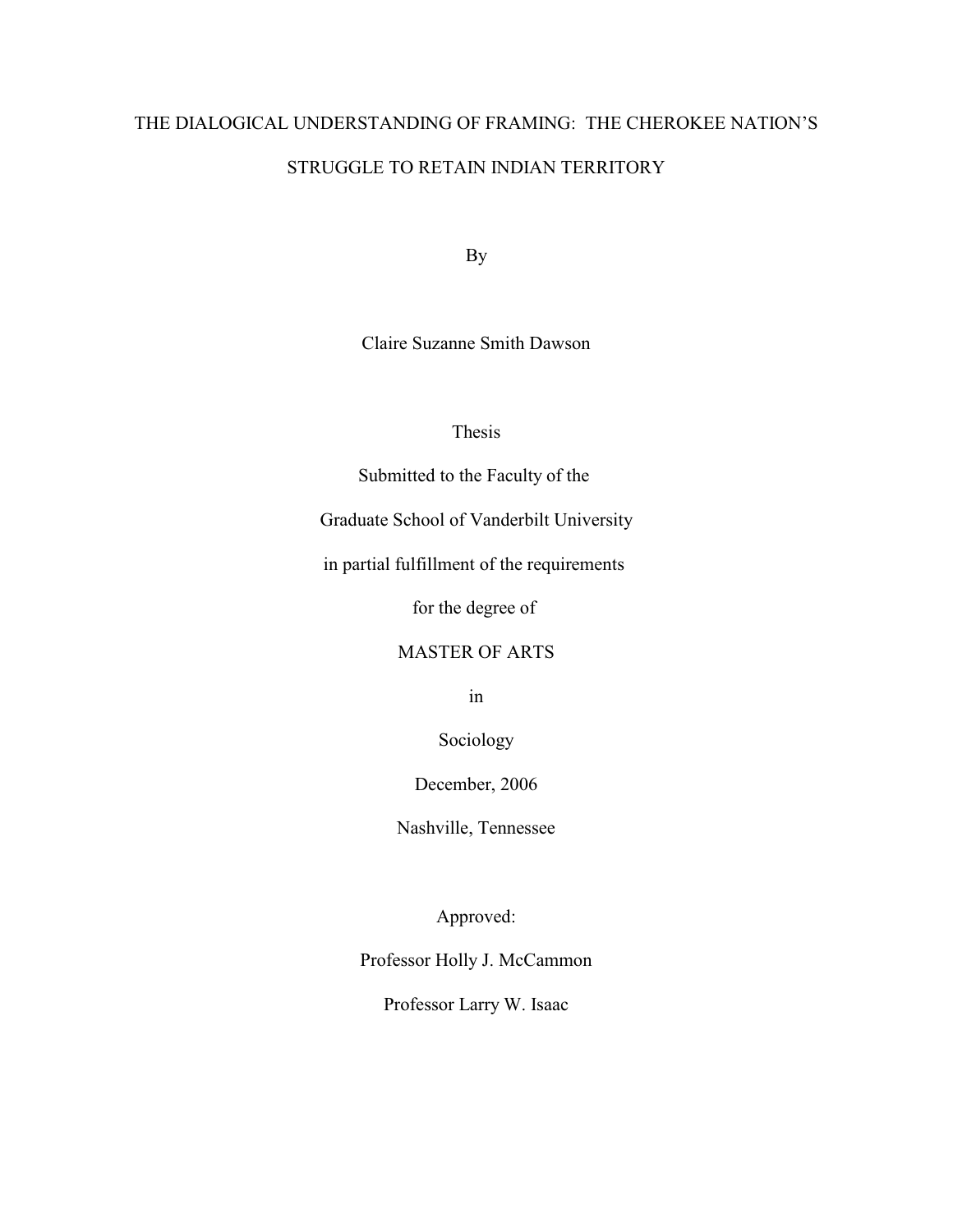# TABLE OF CONTENTS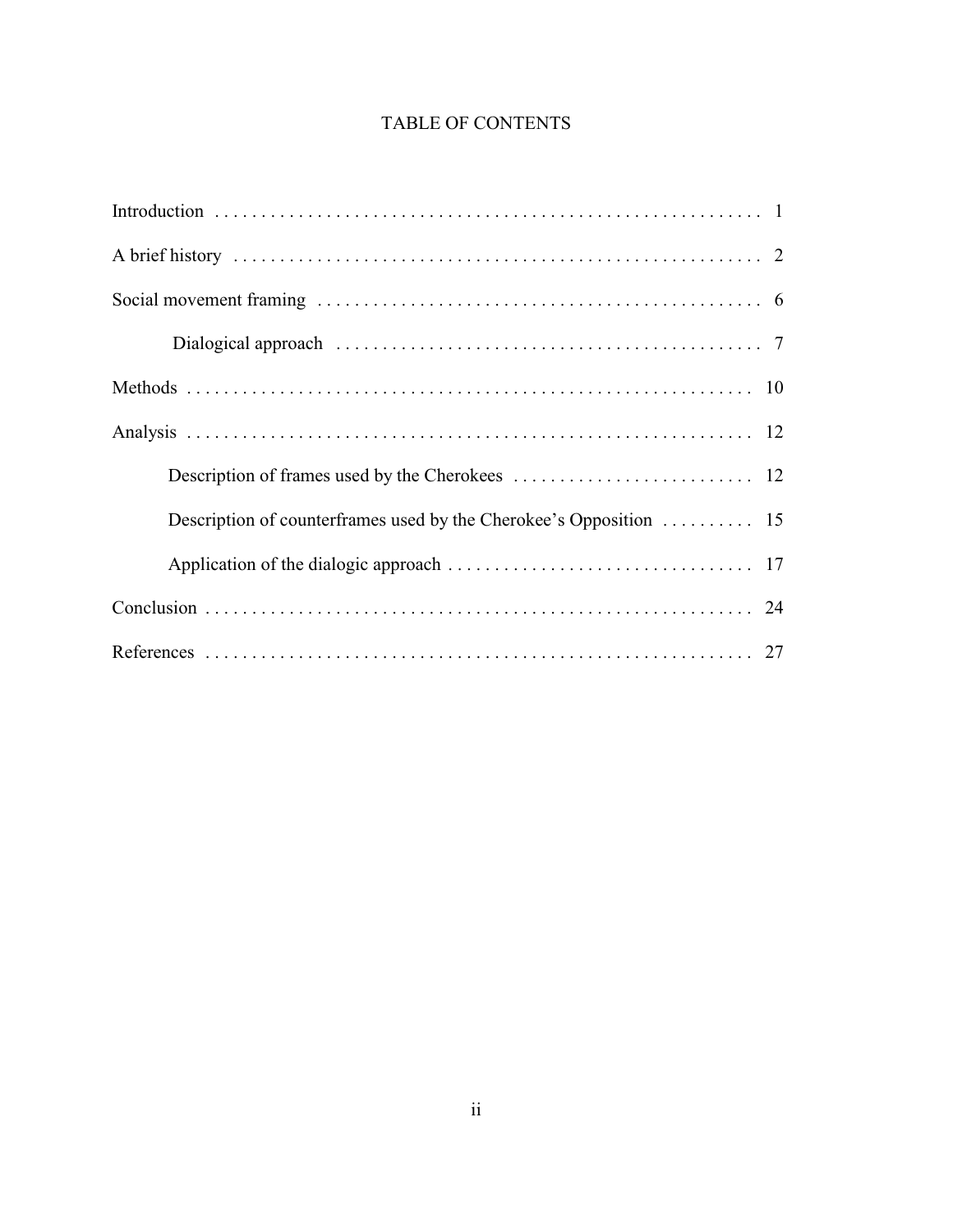#### INTRODUCTION

Before Oklahoma became a state in 1907, the land contained within the region belonged to several American Indian Nations in what was called the Indian Territory. The Cherokee Nation was one of these nations that signed treaties with the federal government promising Indian control over the land that was to become Oklahoma in exchange for their removal from their homelands in the east. Over time, as the white population on the western frontier increased, the treaty-guaranteed right to Indian sovereignty over Indian Territory became threatened. Politicians, industry, and white citizens became active in pursuing statehood for these Indian lands. Countering this statehood movement was the active resistance of the tribal groups residing within Indian Territory. Particularly important in this resistance were the frequently coordinated efforts of the Cherokees, Choctaws, Creeks, Seminoles, and Chickasaws. Together, as well as separately within their individual tribal groups and sub-tribal factions, they choreographed a movement to maintain their rights over their lands along with their unique political status within the United States as sovereign tribal nations.

The focus of my paper is on the resistance of a particular tribal nation, the Cherokee Nation. I chose the Cherokee Nation because it had developed a writing system, had a relatively high level of literacy among its members, and thus was able to support newspapers for the purpose of the dissemination of tribal news. In particular, I have focused on the frames and counterframes used by the Cherokee Nation and the United States federal government and lobbyists, respectively, in the conflict over the fate of the Indian Territory. Applying Marc Steinberg's dialogic approach (1999) to the Cherokee Nation's defense of their treaty-assured land and political status provides insight into the nature of frame construction and use in the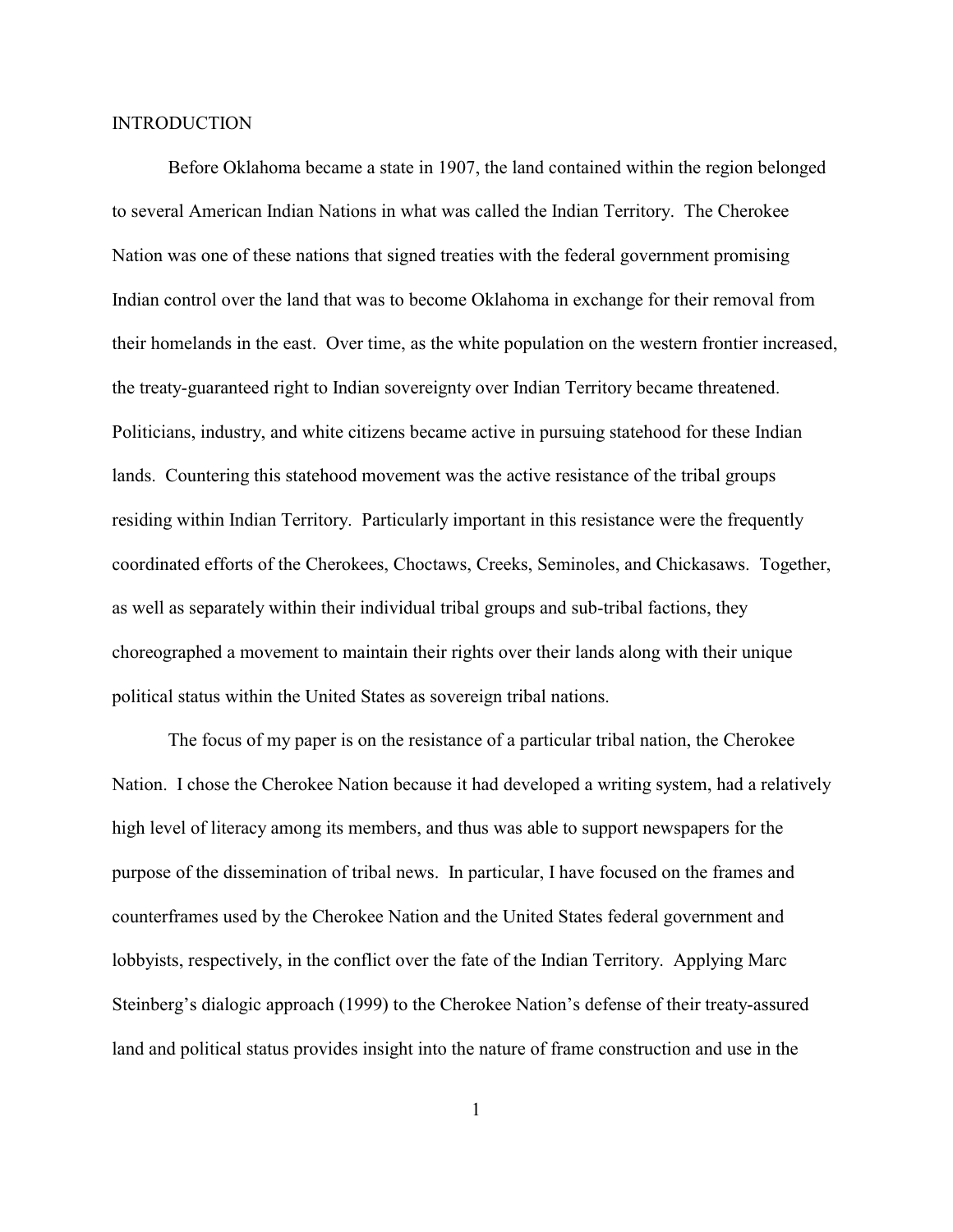context of power differentials between groups. Steinberg's dialogic approach is helpful in illustrating both the constraints and opportunities that the Cherokees confronted in their framing strategies. As the two opposing sides fought over the future of the Indian Territory, there was a struggle on the part of both the Cherokees and the federal government (along with railroad lobbyists) to obtain authority in defining the meanings and "truths" of both the treaty relationship between the Cherokee Nation and the United States federal government and the respective rights to the land within the Indian Territory of both the Cherokees and the United States and its corporate allies. The Cherokee Nation and its political opponents struggled with one another through the use of their frames to shape the hegemonic discourse and thus understandings of who should control the land.

I begin this paper with a brief historical background to the situation of the Cherokee Nation, from westward removal to the conflict they engaged in over the Indian Territory and the proposed Territorial government and statehood for Oklahoma. Next, I provide a review of the social movement framing literature, followed by an overview of Steinberg's dialogic approach. Following a brief overview of my methods of data collection and analysis, I include a description and analysis of the major frames used by the Cherokee Nation and their key opponents, the federal government and railroad lobbyists. Lastly, in the conclusion, I summarize and discuss the important findings of the study.

# A BRIEF HISTORY

Up until the early nineteenth century the Cherokee Indians lived primarily within the southern region of the Appalachian Mountains (O'Donnell III 1994: 102-103). Exposure to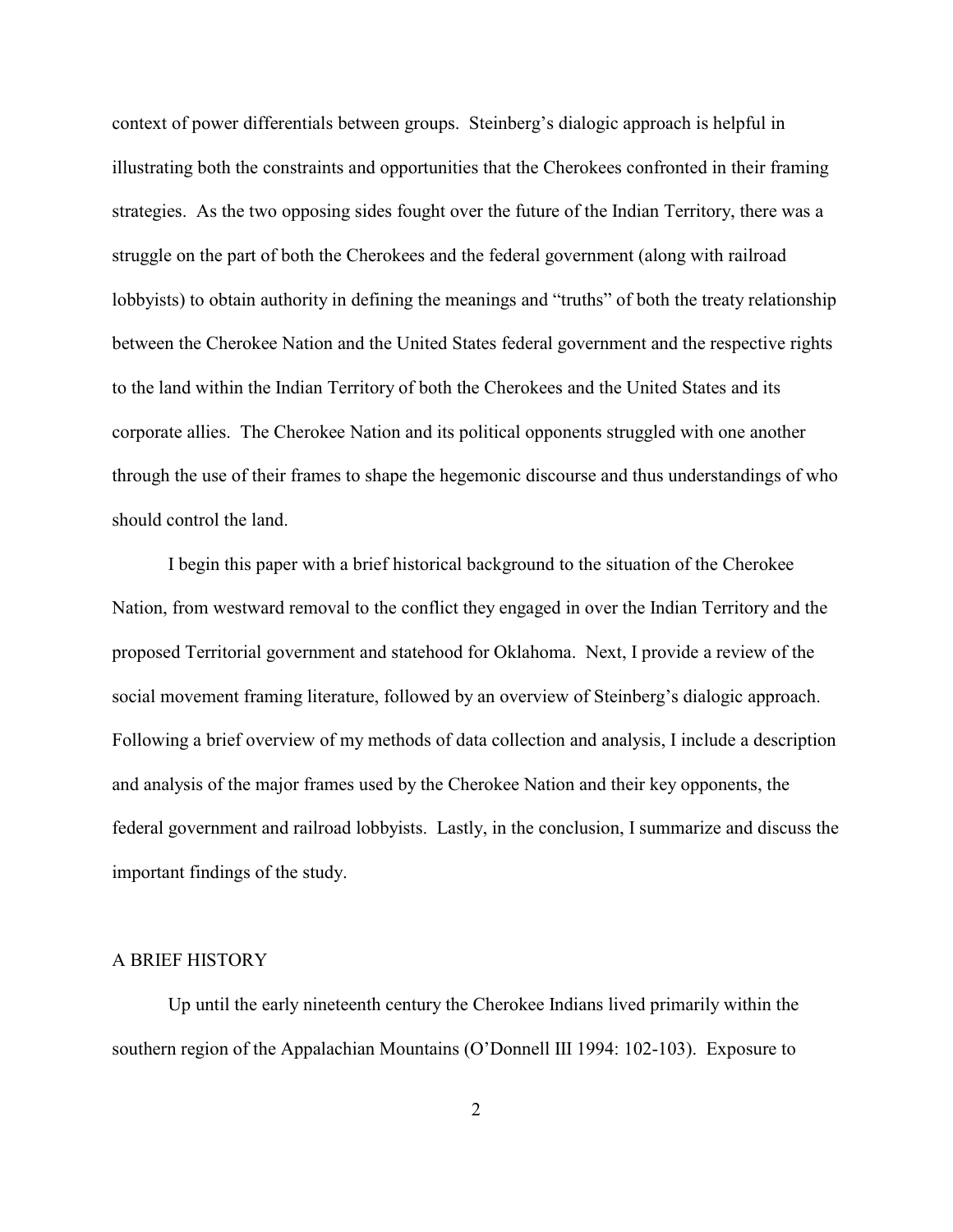Europeans and their culture, primarily through trading, alliances, and treaties, allowed the Cherokee to adopt many institutions and cultural aspects of the Europeans (Debo 1940: 3). The Cherokees started schools and Christian churches, they developed a written language, and some of them owned slaves. Despite the enthusiasm of the Cherokees to adopt the ways of the Europeans, relations between the two groups were rife with tension over the ownership and control of land (O'Donnell III 1994: 103).

During the 1830s the federal government was able to secure the agreement of the Cherokees to cede their land and move west (Debo 1940: 5). The agreement made between the Cherokees was supposedly voluntary, but actually involved coercion and intimidation on the part of the federal government (Debo 1940:5; Canby 1998: 17). Included in the treaty agreements of land cession and western emigration was the federal government's promise that the new land of the Cherokees' would remain indefinitely in their possession, never to be placed under territorial and government control without Cherokee consent (Applen 1971). This particular part of the treaty becomes important in the later movement of the Cherokees to secure Oklahoma as an Indian state.

Once situated in the land, the Cherokee, along with the other four emigrated tribes, developed advanced communities with schools, churches, government structures, and newspapers (Debo 1940: 5). The culture and institutions of these five tribes became so progressive and Euro-American-like that they were considered by whites to be the "Five Civilized Tribes", and they were contrasted with the plains tribes who were considered more "primitive" and "uncivilized".

Initially, these five Tribes owned almost all of what is today Oklahoma. However, that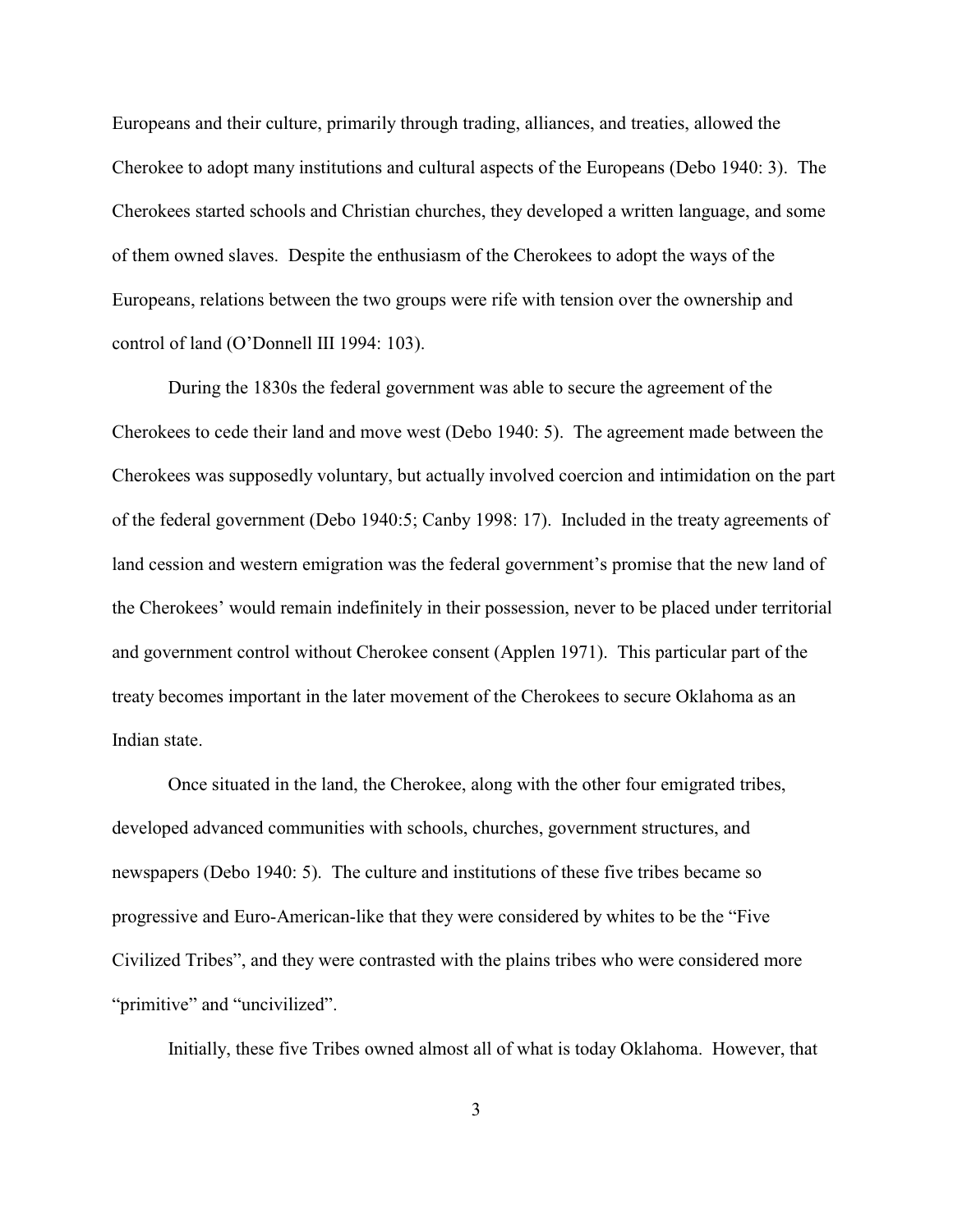soon was reduced to half. During the Civil War the Five Civilized Tribes made alliances with the Confederacy (Debo 1940: 6). After the war the federal government punished the tribes for this alliance by removing the western half of their lands. An additional treaty, called the Peace Treaty, was signed with the Cherokee Nation and the other Nations of the Five Civilized Tribes in 1866. This treaty allowed for the creation of an inter-tribal council that would govern the Indian Territory. This treaty also resulted in the loss of lands and allowed the railroads to move into the Indian Territory to a certain extent (Maxwell 1950). The eastern area, under Indian control, became the Indian Territory, while the western area became Oklahoma Territory. Of the 19,525,966 acres contained within the Indian Territory, the Cherokee Nation received 4,420,068 (Debo 1940: 6).

Until the Indian and Oklahoma Territories were united and obtained statehood in 1907, there were continuous struggles to control the fate of this land. Many factions were at work, with different interests and goals. Groups of White settlers, the federal government, industry and railroads, and various Indian Nations and sub-tribal groups worked to secure the ends that best suited their interests. White settlers wanted either single or double statehood. In other words, some groups wanted Oklahoma as one state, while others wanted two separate states: one for Indian Territory and one for Oklahoma Territory. Whites preferred statehood because of the benefits it offered, such as aid in creating viable towns, economic venture, schools and a system of government that could protect their landholdings and protect them from crime in the largely unregulated area of the Indian and Oklahoma Territories (Maxwell 1950). In contrast, the Indian population was largely supportive of leaving Indian Territory under its own control. Statehood

4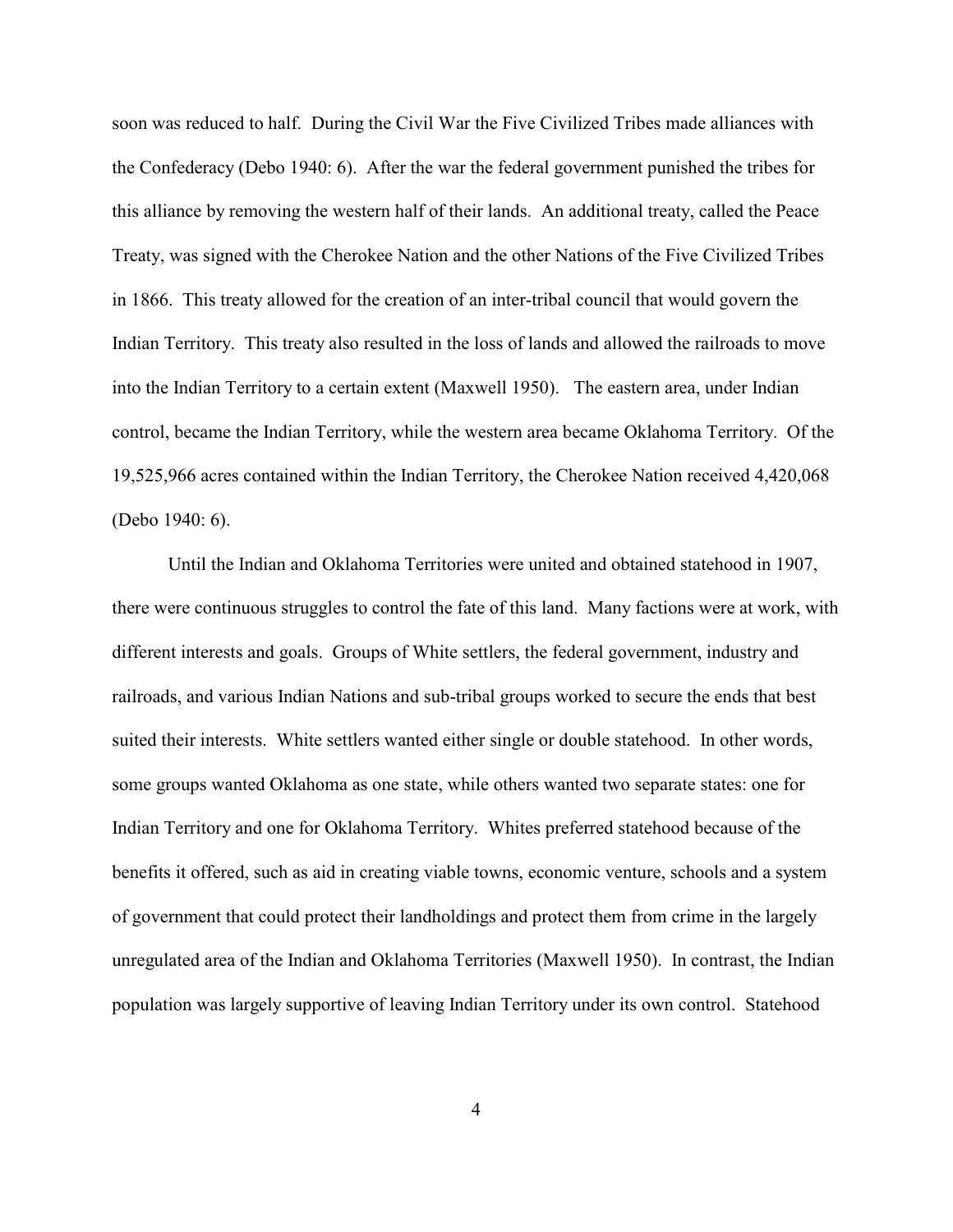would only reduce the Five Civilized Tribes' sovereignty and endanger their unique political status in the eyes of the federal government.

The advancement toward statehood was a long and complicated process. I will highlight a few important points of this process. At various junctures, the Cherokees, along with other Indian Nations, asserted their voice in demanding the maintenance of the treaties that promised that the future and governance of Indian Territory would be under the sovereign control of the Five Civilized Tribes. An increasing white population, the federal government, and growing industries, particularly the railroads, proved to be powerful opponents to the demands of the Five Tribes. In 1889 the initial land run in Oklahoma Territory brought white settlers into the area for the first time in large numbers and increased pressure for statehood (Gibson 1965: 317). During the late 1890s and early 1900s statehood conventions were held by non-Indian settlers in Indian Territory and Oklahoma Territory with the purpose of increasing the statehood sentiment (Maxwell 1950**,** Gibson 1965: 317). The main goal of these white settlers was to open up the land belonging to the various Indian Nations of the Indian Territory and realize manifest destiny in its entirety.

The five tribes made numerous attempts to keep their lands and maintain their autonomy apart from federal and state governance. Because of the past treaties with the federal government, the five tribes believed they had a guaranteed right to the Indian Territory. The arguments they made reflected this assertion (Maxwell 1950; Applen 1971). The fact that these tribes had adopted many aspects of Euro-American culture and institutions helped them to function within the political system of the federal government. The Cherokees, for example, had a written language and had newspapers that they used to disseminate their arguments among the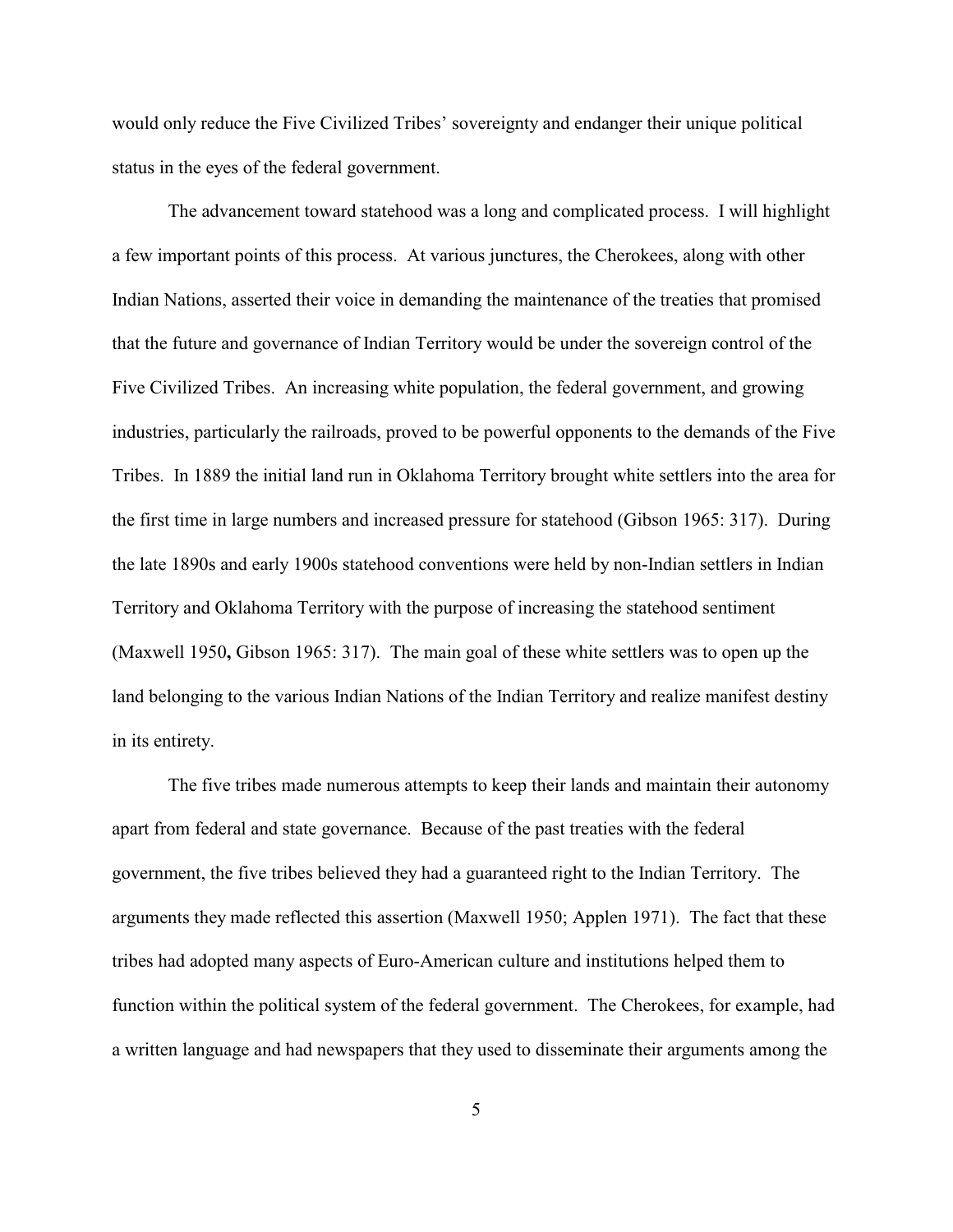tribal members. The literacy rate and understanding of the American political process enabled them to write letters of protest and actively pursue their desired ends through legitimate means using the American political system. In addition to the Okmulgee Constitution and the Sequoyah statehood movement, a major tactic used by the Cherokees was sending memorials to Congress.

Ultimately, the Cherokees and the other Indian Nations residing within the Indian Territory lost their promise of an Indian state as Oklahoma became the forty-sixth state on November 16, 1907 (Gibson 1965: 337-338). The two territories were united under the governance of one state and Indian control was ceded to the United States without consent from the Five Civilized Tribes. The federal government thus departed from its contractual obligation of maintaining the control of the Five Civilized Tribes over the Indian Territory.

#### SOCIAL MOVEMENT FRAMING

Social movement framing is an active process in which collective actors engage in the construction of meanings and beliefs. These meanings and beliefs, in the form of a collective action frame, are the outcome of the creation of reality so as to "inspire and legitimate the activities and campaigns of a social movement organization."(Benford and Snow 2000: 614). Steinberg (1999) argues that the social movement framing theory contains many problems that need to be addressed. The framing perspective ignores the multivocal nature of discourse. The transmission of meanings involves a complicated process mediated by social processes. Signifiers can be interpreted in different ways by different people. The role that discourse plays in limiting agency in frame creation is also ignored by the framing perspective according to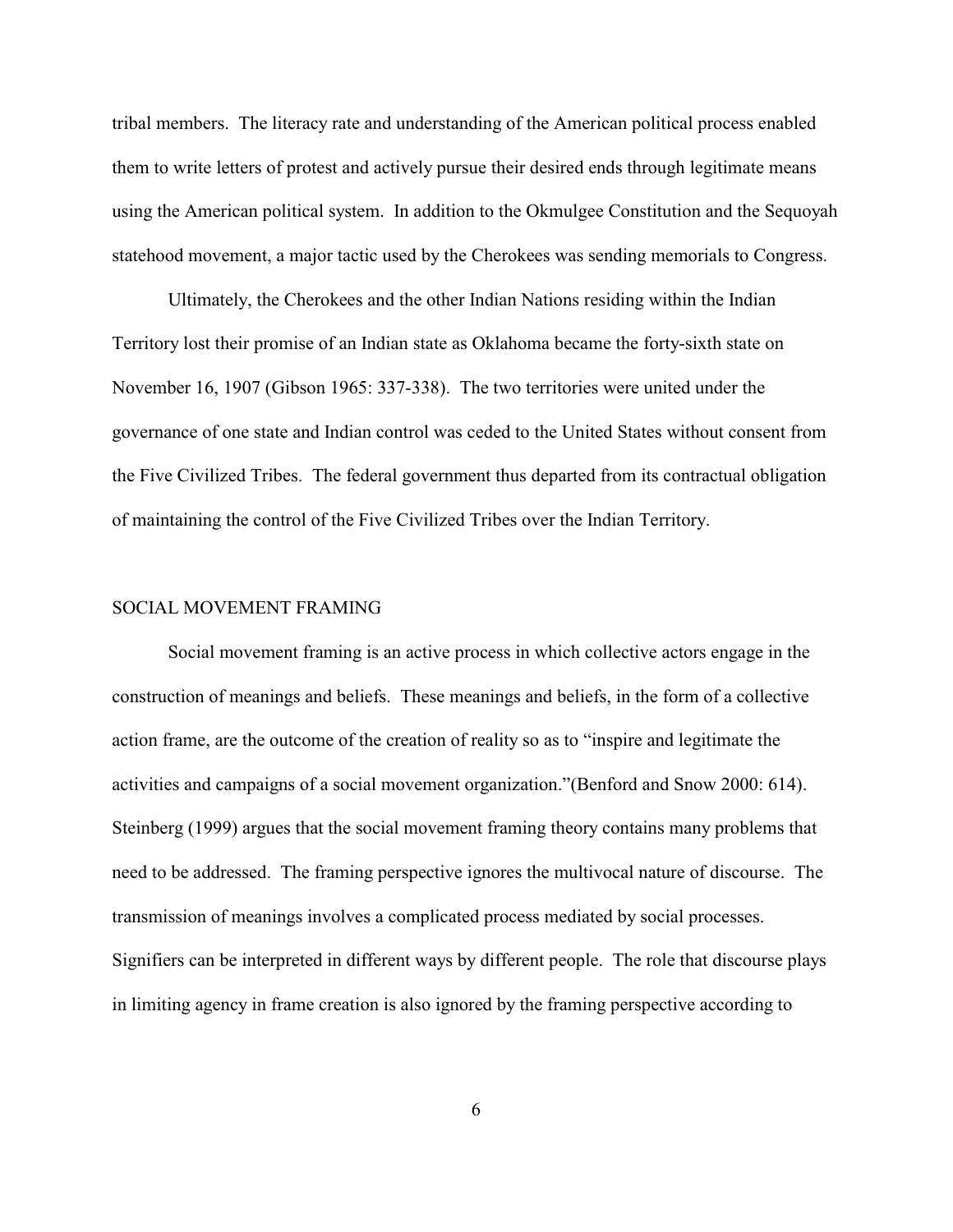Steinberg. Power relations in society present constraints to disempowered groups' work in reality creation as they build their collective frames.

Competition with outside opposing groups also affects a movement in its framing activities. Counterframes are challenges put forth by an opposing person or group "to rebut, undermine, or neutralize a person's or group's myths, versions of reality, or interpretive framework." (Benford 1987: 75 quoted from Benford and Snow 2000). Movements and countermovements engage in framing contests as they compete with each other in defining the reality of the situation and persuading relevant audiences of their interpretation of reality (Zald 1996: 617). Not only must the movement's activists offer frames that resonate with public and elite sentiment, they must also present frames that invalidate the countermovement's frames. The counterframes, or counter action frames, put forth by elites in opposition to a movement's framing work reflect and contribute to the social hierarchy of the present society (Haydu 1999). Thus, the framing and counterframing occurring between opposing movements can serve purposes beyond the direct success of the movement in that it can further define and solidify social identities and statuses.

#### *Dialogic Approach*

As a remedy to his critique of the framing perspective, Steinberg presents a theoretical model of framing processes that incorporates both structure and agency. In his critique of framing perspectives on discourse used by social movements, Steinberg offers an alternative perspective that views discourse as multivocal in that meaning production is a process of struggle (1999). Throughout the struggle to create meaning, actors are constrained within structures of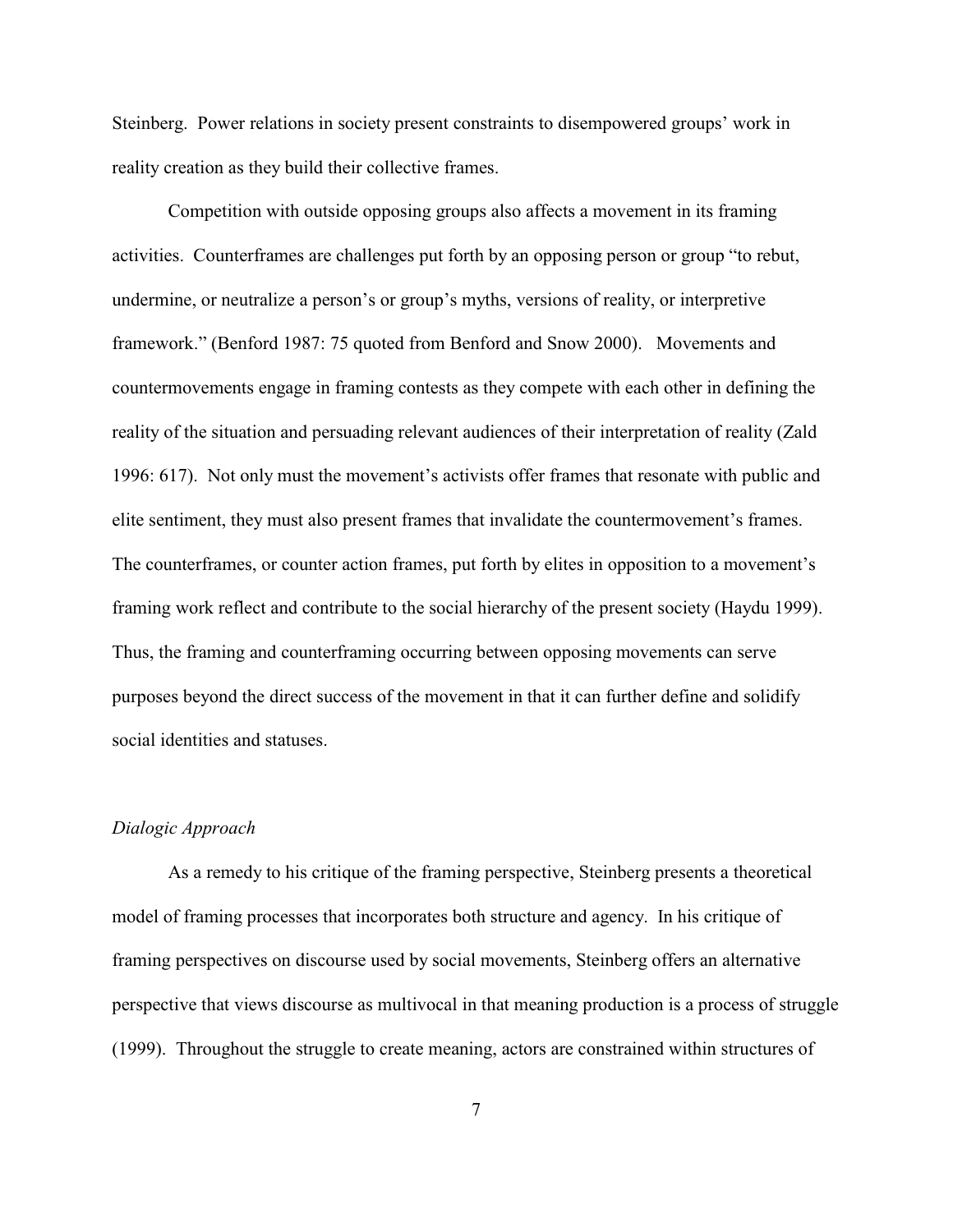dominant discourse while making use of this dominant discourse to obtain their desired social changes.

Steinberg goes on to elucidate the nature of the contest over meaning production and the role of conflict in the creation and maintenance of the structures of dominant discourse. Drawing on Gramsci, Bourdieu, and Bakhtin, he argues that the culture of social movements cannot be seen as an independent alternative to dominant discourse. Instead, social movements must appropriate meanings from the dominant discourse. Gramsci's theory of hegemony becomes important here. Hegemony involves a negotiation between the powerful and less powerful groups in society. Through "a process of resistance and affirmation" (Conboy 2002: 11) subordinate groups assert their voice in the culture, but within the greater dominant systems of society, particularly the economic and political systems (Conboy 10-11).

Steinberg also draws on Bourdieu's work in his discussion of discursive fields.

Discursive fields do not simply determine meanings and values; rather, they form the limits within which the cultural action occurs, and the tools for that cultural action. A discursive field forms the basis of all sorts of creative cultural work…But discursive fields are limits, as well as tools, because they are among the presuppositions which grant success or failure to mundane meaning-making. (Spillman 1995: 140-141 quoted from Steinberg 1999).

Discursive fields thus are both enabling and constraining. Steinberg adds to Bourdieu's use of discursive fields by arguing that the boundaries of discursive fields are not as stable and obvious as envisioned by Bourdieu. "[W]ho is deemed competent to use [discursive genres], and when they are recognized as strategically appropriate is generally subject to some doubt and contention" (Steinberg 1999: 749). The boundaries of discursive fields are "fuzzy" in that they can be contested and susceptible to change through collective action.

Bakhtin's theory of dialogue provides the basis on which Steinberg develops his dialogic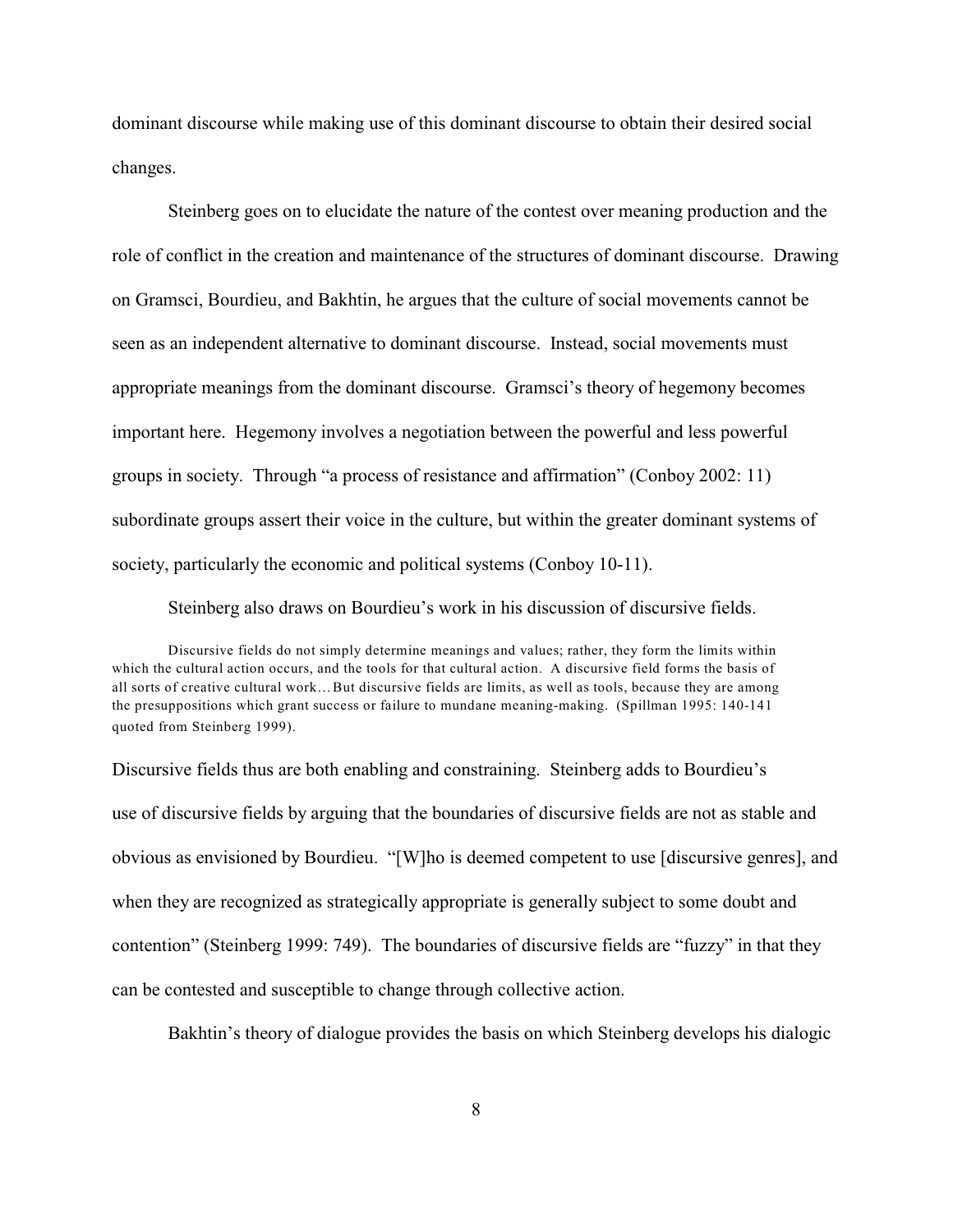approach to understanding framing in collective action. Bakhtin's concept of dialogue "implies that all language transactions are open-ended but within authoritarian systems there are attempts to close this down to an overriding perspective, a truth." (Conboy 19). The language and meanings that people use are structured within the broader context of all of societal communication. Meaning production involves agency in that individuals consciously articulate ideas, but also constraint because individuals only have the broader societal discourses from which to draw. Furthermore, Bakhtin asserts that discourse is multivocal, meaning that language can have many context-specific meanings. "Meaning production is therefore a type of joint labor, a social production among and between actors that involves agreement, dissention, and ambiguity" (Steinberg 1999: 745). The struggle to assert particular meanings of discourse is interwoven within the power hierarchies of society. The powerful group can exert its power through attempts to attach meanings to the present hierarchy in ways that create illusions of common sense. Power differentials come to be seen as natural in this way.

However, subordinate groups possess the capability to resist the common sense vision of hierarchies through the opportunities afforded by the multivocal nature of discourse. Actors can appropriate genres from the hegemonic discourse and apply their own meanings through the "gaps and contradictions" within the hegemonic discourse. Thus, framing is a result of a continuing conflict over meanings that develop within both the constraints and agency set forth by hegemonic discourse.

The attempts by the Cherokee Nation to resist Oklahoma statehood and the ensuing loss of land and sovereignty entailed their active use of the U.S. political system. They were able to do this primarily because of their levels of literacy, the advent of a written form of the Cherokee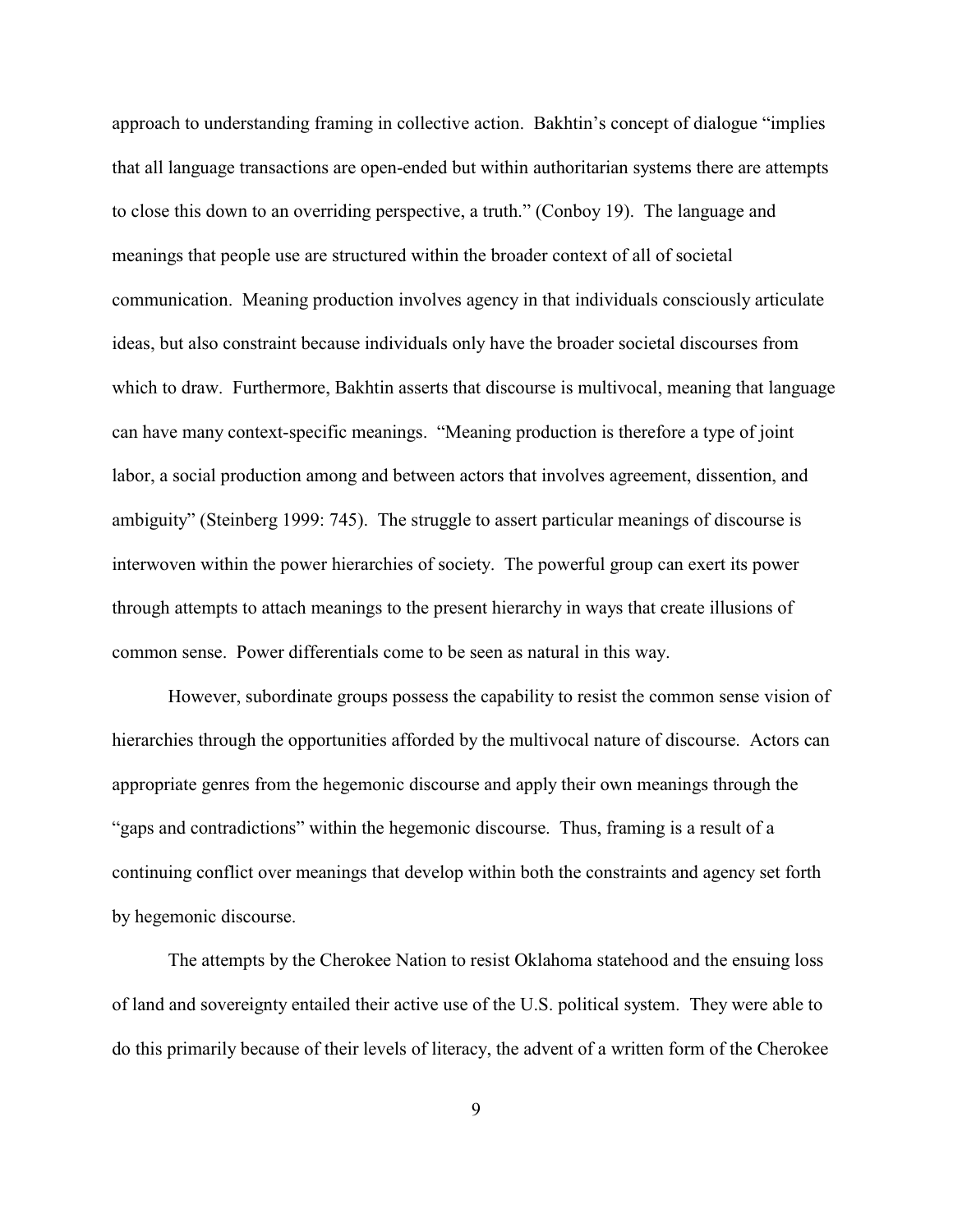language, and their familiarity with the Euro-American institutions and political processes. The ultimate failure of their resistance movement certainly had more to do with the relationship between the American Indians and the federal government and their status within American society than their framing strategies. However, the frames on the part of the Cherokee Nation and the counterframes on the part of the United States federal government, offer evidence as to how the Cherokees faced both constraints and opportunities from within the hegemonic discourse as they sought to maintain their land and sovereignty. Through my analysis of these frames and counterframes directed at the creation of a territorial or state government in the Indian Territory, I intend to show how Steinberg's dialogic approach explains the frames both present and absent in the collective attempts by the Cherokee Nation to maintain their treaty rights to the land and sovereignty of the Indian Territory.

# **METHODS**

In order to locate the arguments that the Cherokees used in their movement to resist statehood, I examined articles from the *Cherokee Advocate* for the year 1876 that address the concerns of the Cherokees surrounding the maintenance of their lands and the creation of an Indian state. The *Cherokee Advocate* was the second newspaper to come into existence in the Indian Territory. The newspaper began weekly publication in 1844, was suspended from 1853- 1870, and was closed down by the federal government in 1906 (Dale and Wardell 1948: 496- 497). The paper was later started up again and today it is combined with another Cherokee newspaper, the *Cherokee Phoenix*, under the title *Cherokee Phoenix and Indian Advocate*. The *Cherokee Advocate* was published in both English and Cherokee. The newspaper reported news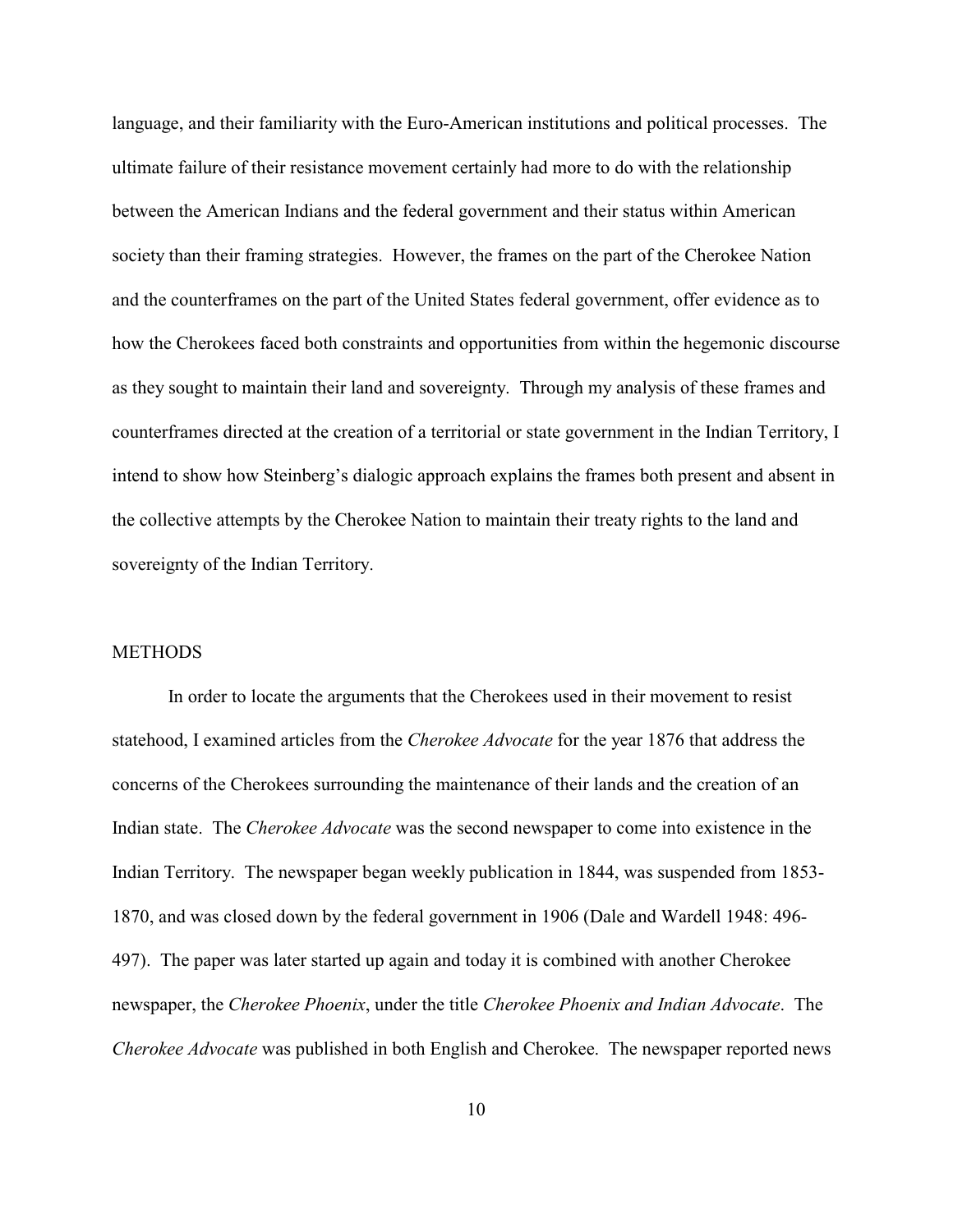relevant to the Cherokee Nation, including actions, policies, and events within the Cherokee Nation, Indian Territory, and the United States (Sequoyah Research Center, American Native Press Archives 2005). Included in this news was recurring discussion and news related to federal proposals and policies pertaining to the regulation of Indian tribes and the resistance strategies used by the Cherokee Nation and surrounding tribes within the Indian Territory in order to resist the encroaching attempts by the United State to absorb Indian lands and political autonomy.

The *Cherokee Advocate* was and is today operated by the Cherokee government. It was a primary outlet for the dissemination of information among its tribal members. For this reason, the arguments and facts presented in the newspaper were influenced by the opinions and standpoints of the Cherokee government. Therefore, it can be assumed that this newspaper does not reflect the opinions of the entire Cherokee Nation. However, because the statehood resistance movement directed at the federal government was primarily organized at the level of the Cherokee government, the *Cherokee Advocate* does contain the major arguments important in the fight for maintaining the Indian Territory.

Additionally, I searched the *New York Times*, *The Chicago Daily Tribune*, and the *Congressional Record* for the year 1876 to find any additional anti-territorial/statehood arguments and any pro-territorial/statehood arguments. The vast majority of these proarguments came from either United States politicians or lobbyists for the railroad. In order to find relevant articles in these newspapers, I performed a search through the respective newspapers' indexes under the terms "Cherokee", "Oklahoma", and "Indian Territory". Throughout my data search I found significantly more anti-territorial/state government arguments than pro-territorial/state government arguments. The relatively small number of pro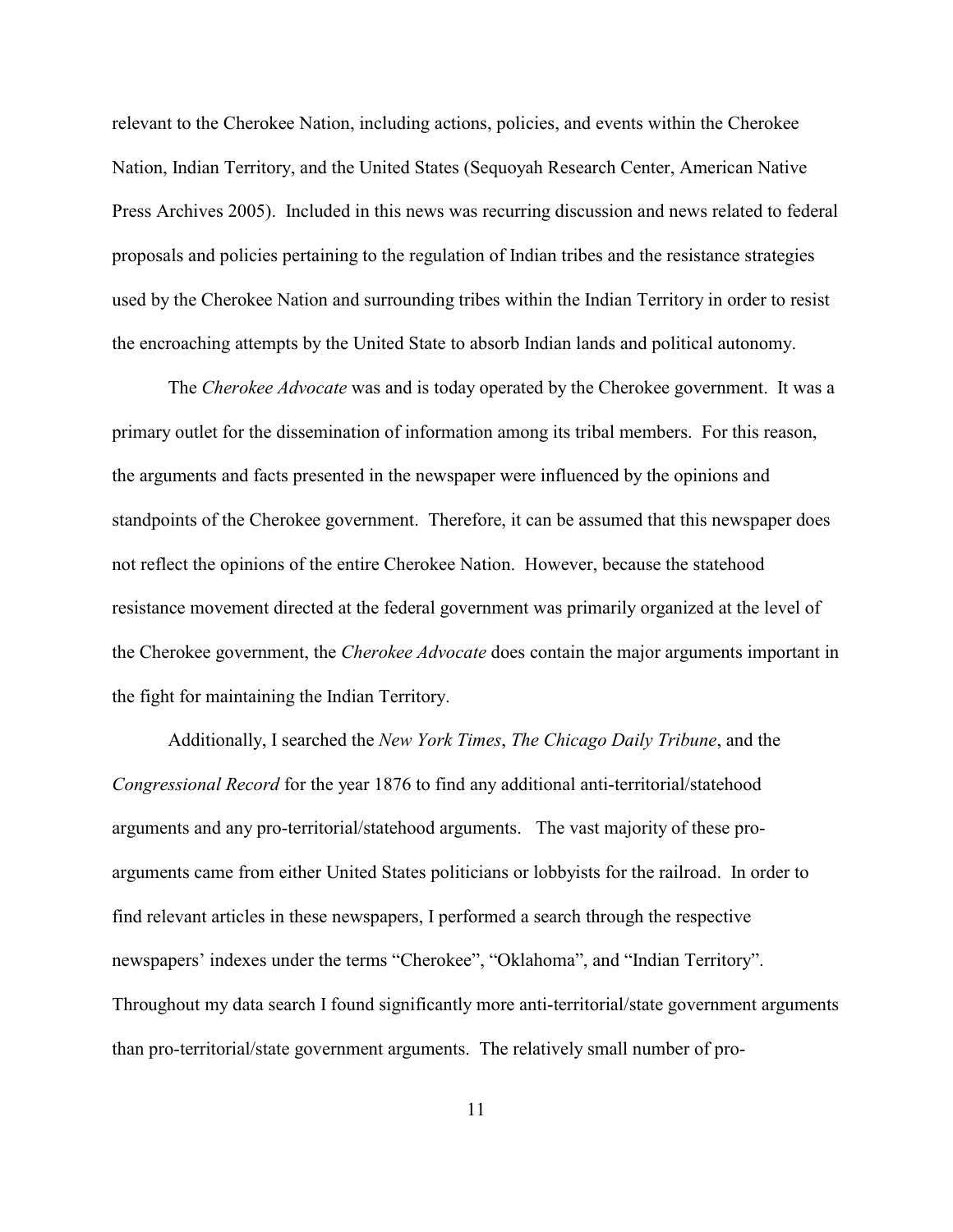territorial/state government arguments attests to either the lack of response of the federal government to the collective action on the part of the Cherokees to maintain their land and sovereignty, or the historical record does not contain them.

The year 1876 was chosen for several reasons. The 1870s in general was a period of significant protest on the part of the Cherokees in resistance to the many attempts by the federal government and railroad companies to place a territorial and ultimately a state government over the Indian Territory (Maxwell 1950). By the 1880s, the movement on both sides died down until the land was open to white settlers in 1889 (Maxwell 1950). I chose 1876 for reasons purely of convenience. I collected articles from the *Cherokee Advocate* for the years 1870-1876 and found that articles from the years 1870 through 1876 contained similar types of arguments with little variation between the different years. The year 1876 contained the largest amount of data and thus that year provided more arguments to analyze. Secondly, I chose 1876 in particular because it was the national centennial year. One might expect the Cherokees to utilize ideals of democracy and 'consent of the governed' to make their case during this Centennial year, but in only one instance in the data was this the case.

I included all arguments that I found in the four periodicals that directly addressed Oklahoma statehood, a territorial government over the Indian Territory, or loss of control of lands to the railroad companies. These last arguments, pertaining to the railroad's acquisition of Cherokee land, were included because they are directly related to the conflict over a territorial and/or state government. The railroad companies fought for these forms of government so that they could have easier access to the lands of the Indian Territory for their railroads. In order to analyze the data, I organized the pro- and anti-territorial/state government arguments into major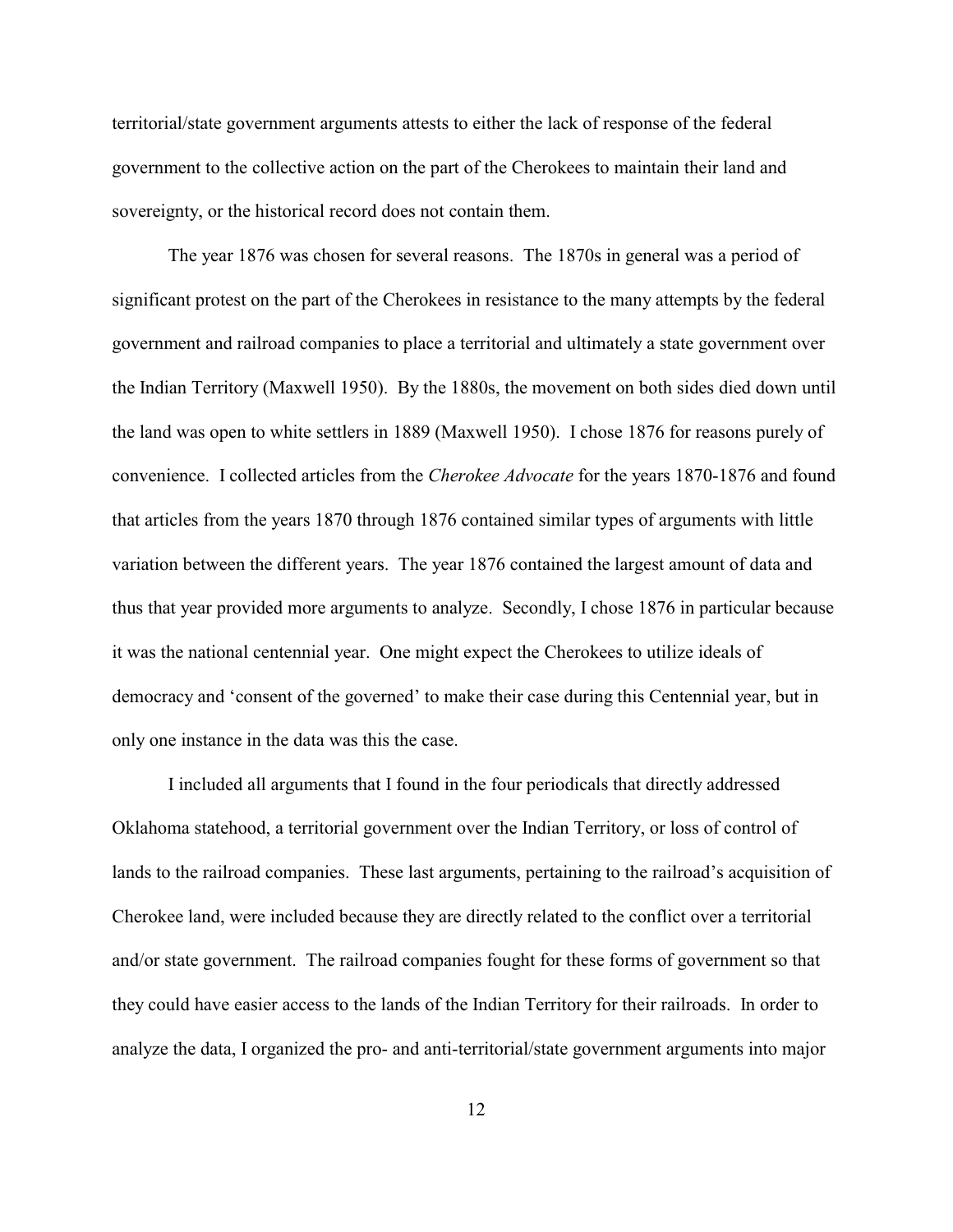themes according to the main topic of the reasons both for and against the Cherokees maintaining their treaty-guaranteed rights to the Indian Territory.

#### ANALYSIS

#### *Description of frames used by the Cherokees*

The frames used by the Cherokees in their attempts to prevent a territorial, and ultimately a state, government incorporated several major themes. The five themes that I found in the *Cherokee Advocate* include legal arguments, economic arguments, national interest arguments, racial arguments, and arguments that draw on human suffering. These five themes point to the major argument strategies that the Cherokee Nation used as they fought to keep their land, their sovereignty, and their tribal structure.

The legal arguments were by far the most commonly used by the Cherokees. These arguments drew upon the sanctity and validity of the treaties they signed in both 1830 and 1866. The Cherokees were very knowledgeable of the promises to the Five Civilized Tribes stated within the treaties. Continually, the Cherokee Nation pointed to those two treaties in their opposition to the numerous proposed federal bills that sought to place the Indian Territory under a territorial or state government. Often such arguments directly stated "The proposition itself is a direct violation of our Treaties with the Government…" (Cherokee Advocate 3/11/1876). Additionally, the Cherokees questioned the legal authority of the United Stated Government to override those treaties. The treaties, as the Cherokees saw them, were a contract that could not be broken, even by the power of the federal government of the United States.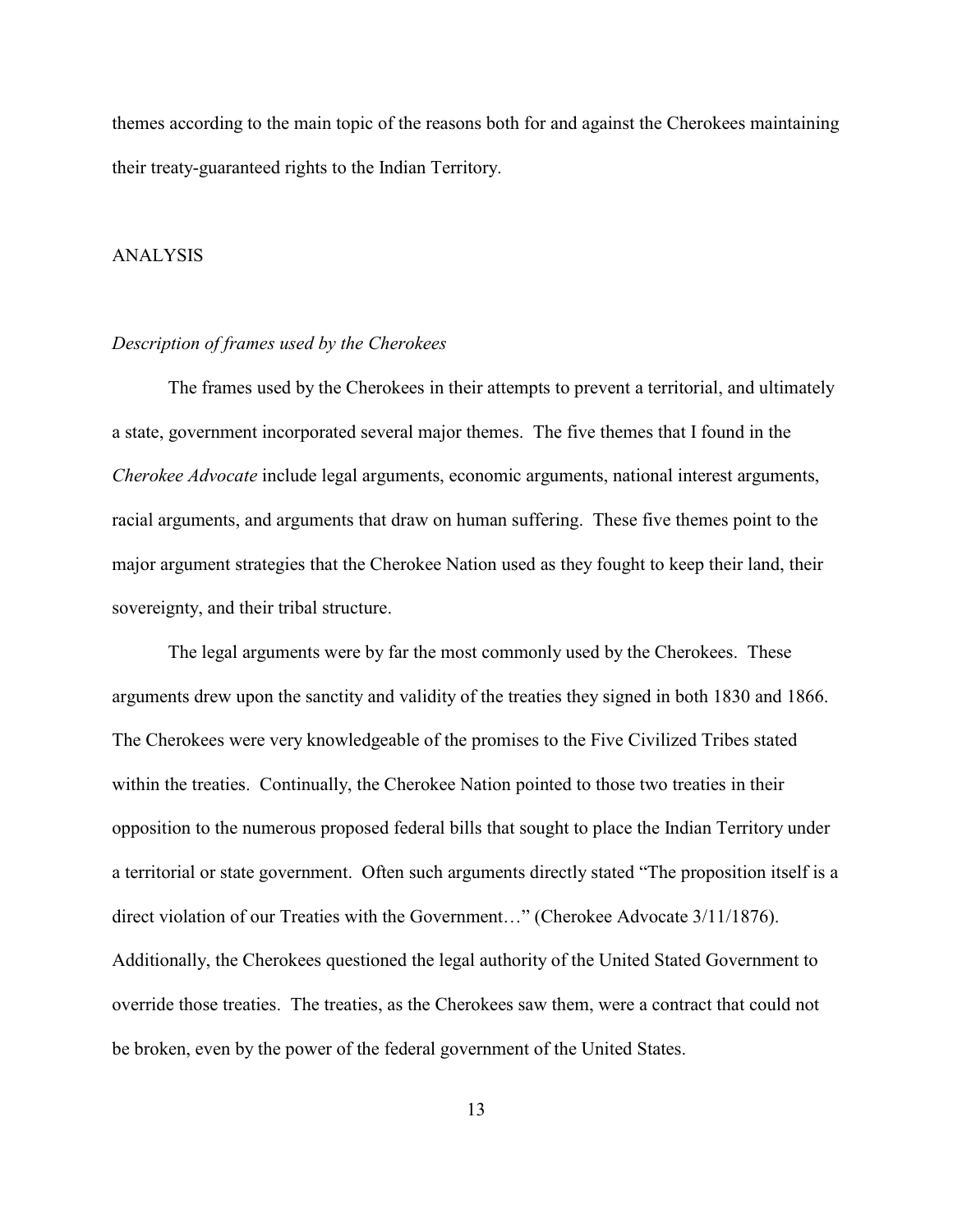The economic arguments made by the Cherokee Nation centered on concepts of private property and "proper" economic development. Their arguments pointed to the fact that the land owned by the tribal nation was private property, had been properly paid for, and consequently was not available for seizure by the federal government. Furthermore, they argued that, in order to become economically stable and independent, the Cherokee Nation needed to keep the land of the Indian Territory, along with their sovereign rule over it. These arguments placed emphasis on the Euro-American model of private farming ventures and saw this model as something they needed to aspire to. They asserted that the best way to ensure that the Cherokee Nation can measure up to the American standard of proper and civilized economic development was to maintain the land they have.

The national interest argument was also a common argument used by the Cherokees. These arguments sought to draw attention to the potential threat that foreign railroad bondholders who supported a Territorial Government so that they could secure land for their railroads could pose for American and its citizens. "[B]e very careful how you let "foreigners" put the halters around your necks…" (Cherokee Advocate 6/24/1876). The Cherokee argued that letting these foreign bondholders into the land would not only pose a threat to the United States, but would allow land to be owned by foreigners at the loss of citizens. In addition to arguments that focused on the foreign bondholders, the Cherokees also made arguments that pointed to the shame the United States government would place on themselves if they went against a treaty. The Cherokees questioned how a government could call itself a democracy and justify its legitimacy if it did not keep its contractual agreements with residents of their country.

Human suffering arguments pointed to either the suffering the Cherokees have faced thus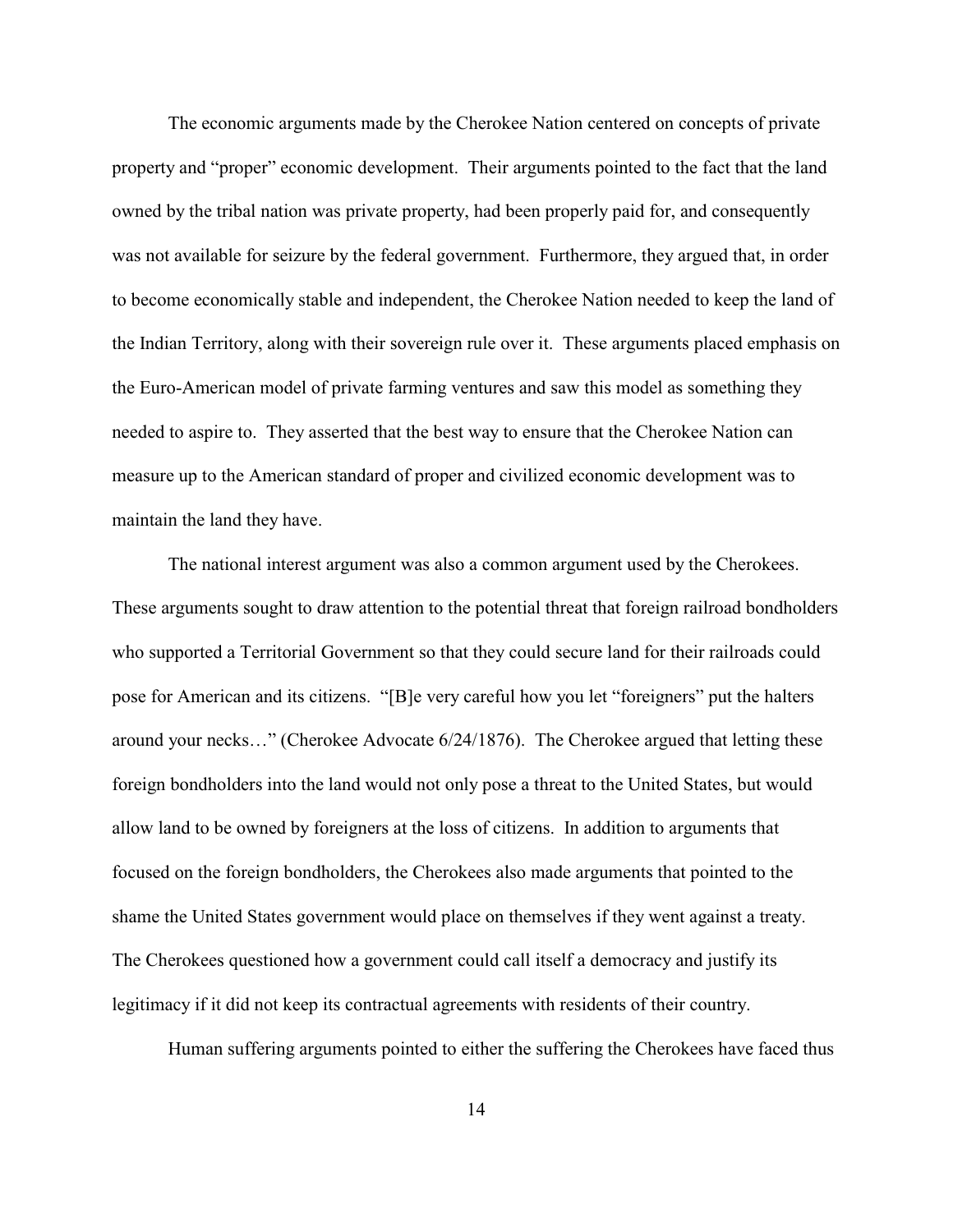far in their struggle to maintain themselves within the United States, or the suffering they foresaw would come with a Territorial Government and the subsequent opening of their lands to railroads and white settlers. "The establishment of a territorial form of government will be a detriment instead of a benefit to the Indians…white settlers will seek the territory…and the Indians will be driven to the wall and in all probability exterminated" (Cherokee Advocate 4/8/1876).

Racial equality arguments used by the Cherokees came from an understanding that the white Euro-American model was the standard to which all other groups need to measure up to. The Cherokees argued that they should retain their land and sovereignty because they had accomplished a civilized society with churches, schools, and a democratic tribal government. They asserted their view that they are as good as or equal to white citizens. "…to show in that regard they are like the white race" (Cherokee Advocate 6/24/1876). Furthermore, they make arguments such as, "the honor of the Government is as sacred in relation to the Indians, as it is in regard to any other people." and "the same God that created [Indians] also made the white man…" (Cherokee Advocate 6/24/1876). These arguments suggest that the Cherokees were working to present themselves, as a people, as equal to white society, but within a broader understanding that comprehended whites as the standard model of civilized humans.

#### *Description of counterframes used by the Cherokees' opposition*

Although the responses that I found from the groups opposing the demands of the Cherokees, mostly the railroad corporations and the federal government, were much lower in numbers than the Cherokee arguments I found, there were several themes that emerged among these pro-territorial/state government arguments. The three major themes focused on the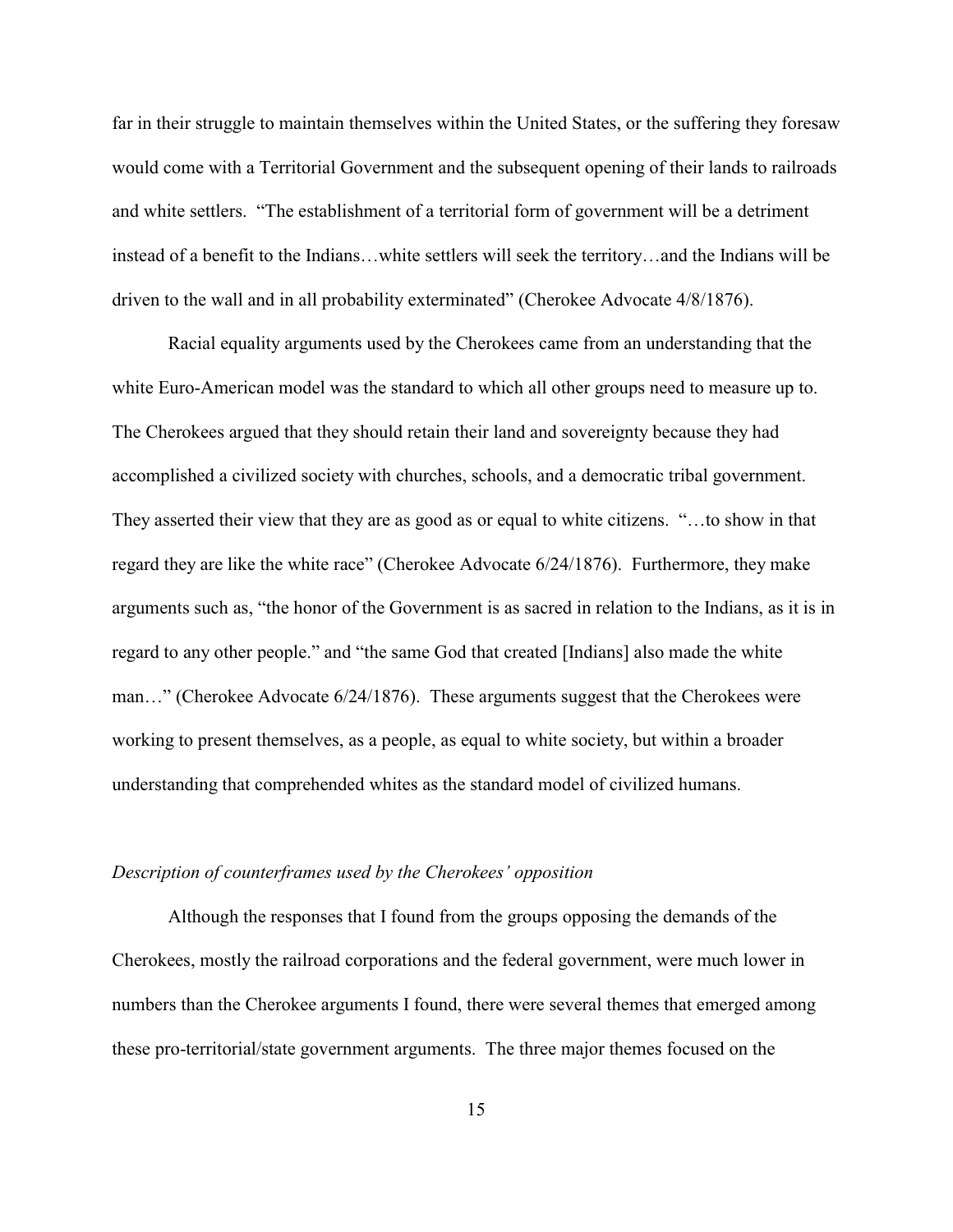meanings of the treaties between the United States and the Cherokee Nation, the needs of the Cherokees, and the needs of Euro-Americans.

The federal government and the railroad corporations had a different interpretation of the treaties than did the Cherokee Nation. In their interpretation, the treaties could be understood to be flexible in what they authorized. A bill proposed to the House that asked for a territorial form of government for the Indian Territory contained the argument, "the treaties authorize the establishment of such a government, and it need not be discussed whether, if they could not, the United States could be divested of the political power over any portion of the country within their limits." (*Congressional Reports* 3/24/1876). Thus, the bill is stating that the United States cannot be "divested" of any land and this overrides what any treaty may state. The power of the treaty with the Cherokee Nation does not have the power to place land out of the ownership and political jurisdiction of the United States. Hon. G.G. Hubbard, a member of the Committee on Territories, argued that "it is [the United States federal government's] right as the sovereign to pass this bill. It is your duty." (*Cherokee Advocate* 4/29/1876). Unlike the Cherokees understanding of the treaties as sacred and eternally binding as written, the federal government construed the treaties to contain underlying meanings that allowed for the United States to take action as it deemed necessary, regardless of the promises made to the Cherokee Nation.

Pro-territorial/state government frames that addressed the needs and interests of the Indians residing within the Indian Territory largely viewed the Indians as incompetent, unable to know what was best for themselves and their future. Hon. Hubbard argued, "[T]he best interests of the Indian require the establishment of a territorial form of government...The wrong in making the treaty, and agreeing that the Indians might decide upon matters which he did not comprehend,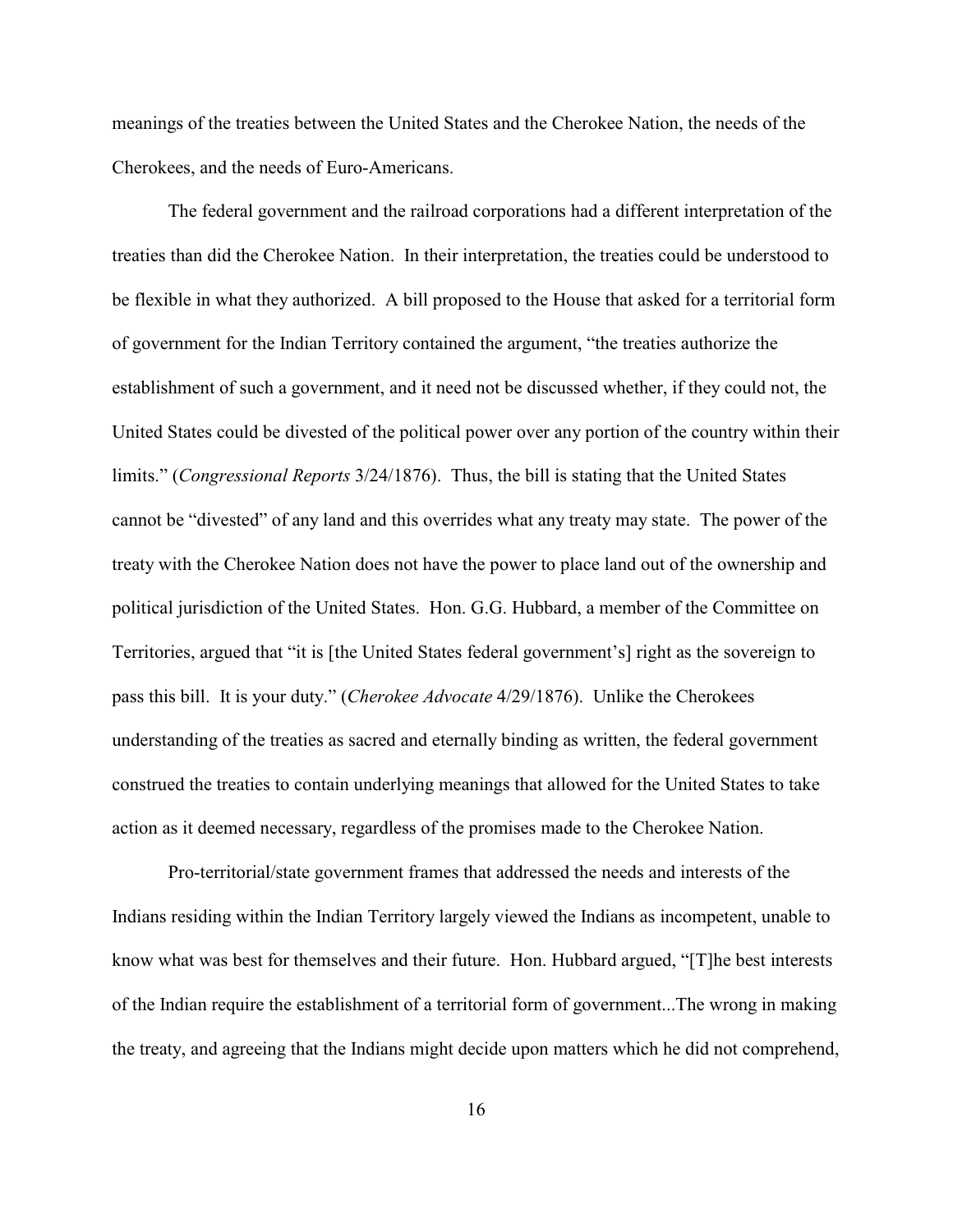the value of which he could not appreciate."(*Cherokee Advocate* 4/29/1876). United States politicians argued that the Cherokees did want to maintain the Indian Territory. They wanted to have their lands opened up "to fight the battle of life with our white race" (*Cherokee Advocate* 4/29/1876). Despite the fact that the Cherokees were saying otherwise, the federal government argued that a territorial government or statehood would be in the best interests of the Cherokees. A territorial government would protect the Cherokees from encroachment by white settlers and help maintain themselves financially, politically and as a people. (*Chicago Daily Tribune* 12/6/1876).

The third theme of frames used by the opposition to the Cherokee Nation's claims to retain their land and sovereignty pointed to the potential benefits to whites and sometimes the Indians as well that would come with the opening of Cherokee lands through a territorial, and then a state, government. Politicians complained of the lack of regulation of crime in the Indian Territory. They argued that crime could be lowered if a Territorial government would be put in place, to the benefit of the common good (*Chicago Daily Tribune* 1/21/1876). A territorial government was seen by sympathetic politicians as a step to ensure the opening up of Indians land and the ultimate formation of the state of Oklahoma (*Congressional Record* 3/24/1876). This would be a sure way of procuring more land for white citizens and railroad companies. The railroad corporations also appealed to the federal government in order to protect their economic interests that were tied up in the land of the Indian Territory. Speaking for the railroads, Hon. Hubbard argued "The bondholders relying upon the faith of our Government ask you to keep the guaranty thus made, establish a territorial form of government…they will be greatly benefited if the lands are opened…" (*Cherokee Advocate* 4/29/1876). This is a particularly interesting claim.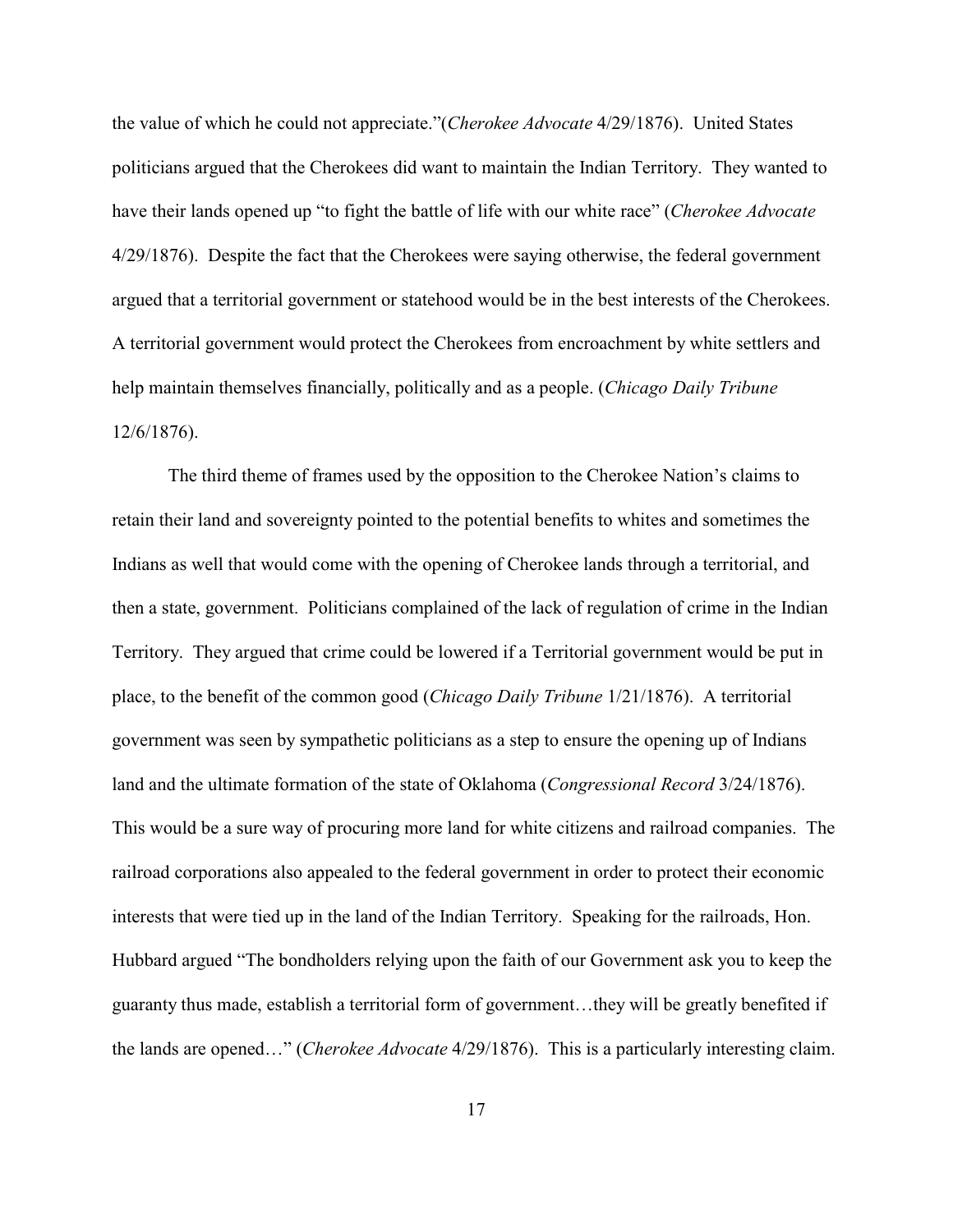In it the federal government was hearing and making claims that called on the binding nature of contracts made with the railroads, but ignored the binding nature of their treaties with the Cherokees.

# *Application of the dialogic approach*

The dialogic approach to understanding framing in social movements is appropriate for understanding the framing themes used by the Cherokee Nation in 1876 in their attempts to secure the land and sovereignty promised to them through their treaty agreements with the United States. Steinberg maintains that structure provides the means within which agency can be asserted, but in a way that involves a struggle between groups. Conflicts between the powerful groups of society and the less powerful produce meaning and the dominant discourse, within which all meanings are interpreted. The Cherokees' use of frames certainly points to the constraints that the hegemonic discourse had on what they could and could not say. Simultaneously, these same constraints provided opportunities for the Cherokees to declare particular arguments that would resonate with mainstream Euro-American society. The five themes used by the Cherokees can be interpreted as an appropriation of the dominant discourse of the time and place within which they were acting. This is evident in the arguments they did make and the ones they did not.

The legal arguments the Cherokees used directly pointed to the two treaties they had signed. Their claim that the treaties precluded any attempts at a territorial or state government was responded to by the opposition with claims to the contrary. The U.S. government and railroad corporations claimed that the two treaties in question allowed for a territorial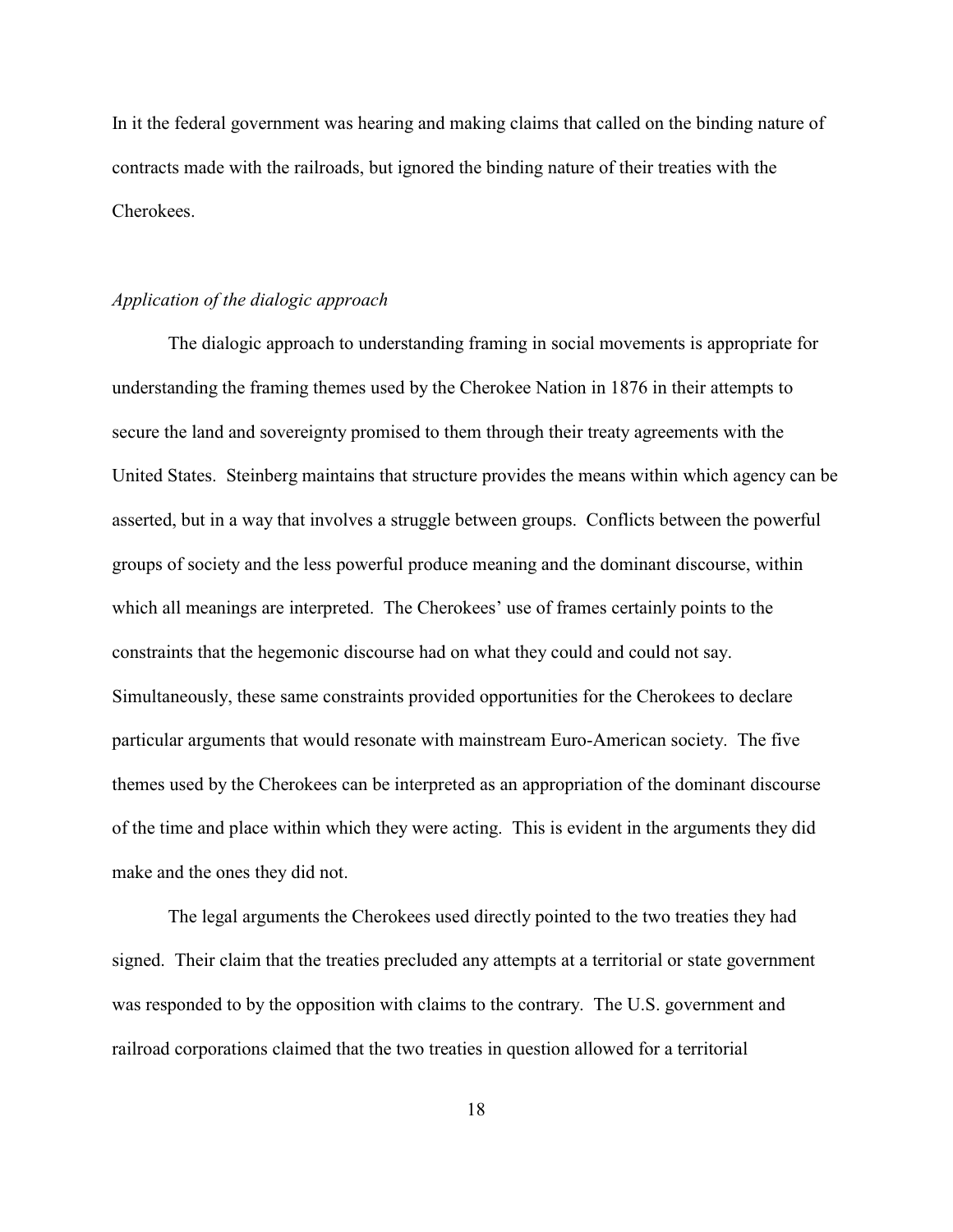government over the Cherokee Nation and the other Nations of the Five Civilized Tribes because such a government would protect them, and protection is the overarching purpose of the treaty. This discrepancy in views points to the multivocal nature of discourse, as asserted by Bakhtin and Steinberg. The treaty was interpreted variably by the opposing sides in a manner that suited their respective interests. The ability of the federal government to ultimately override the treaties and act according to its desire to open the Cherokee Nation's lands is consistent with Bakhtin's theory of dialogue. Through the dialogic process, the United States' federal government was able to use its privileged position of power relative to that of the Cherokees in order to shape the meaning of and constrict the possible interpretations of the treaties. Further evidence of the structure and agency involved in the dialogic approach is the very frame itself. While the Cherokees used the dominant hegemonic discourse of Euro-American society as a way to defend their claims, they worked strictly within this discourse. The legal system of the United States imposed upon the Cherokees after the establishment of the American nation also placed them under a discourse that narrowed the interpretation of the existence of treaties in the first place. The Cherokees did not question the legitimacy of the United States' political supremacy or the treaties themselves. As evidenced by the frames used by the Cherokees, they did not or could not make claims that went against the accepted authority of the U.S. The "commonsense" status of U.S. legal and political preeminence provided the context within which the Cherokees made their arguments and interpreted the meanings of the issue at hand.

Similarly, the economic arguments also can be explained by the dialogic approach. While the accepted capitalist economic system and the social values associated with the concept of private property as applied to land ownership, a concept historically absent from Cherokee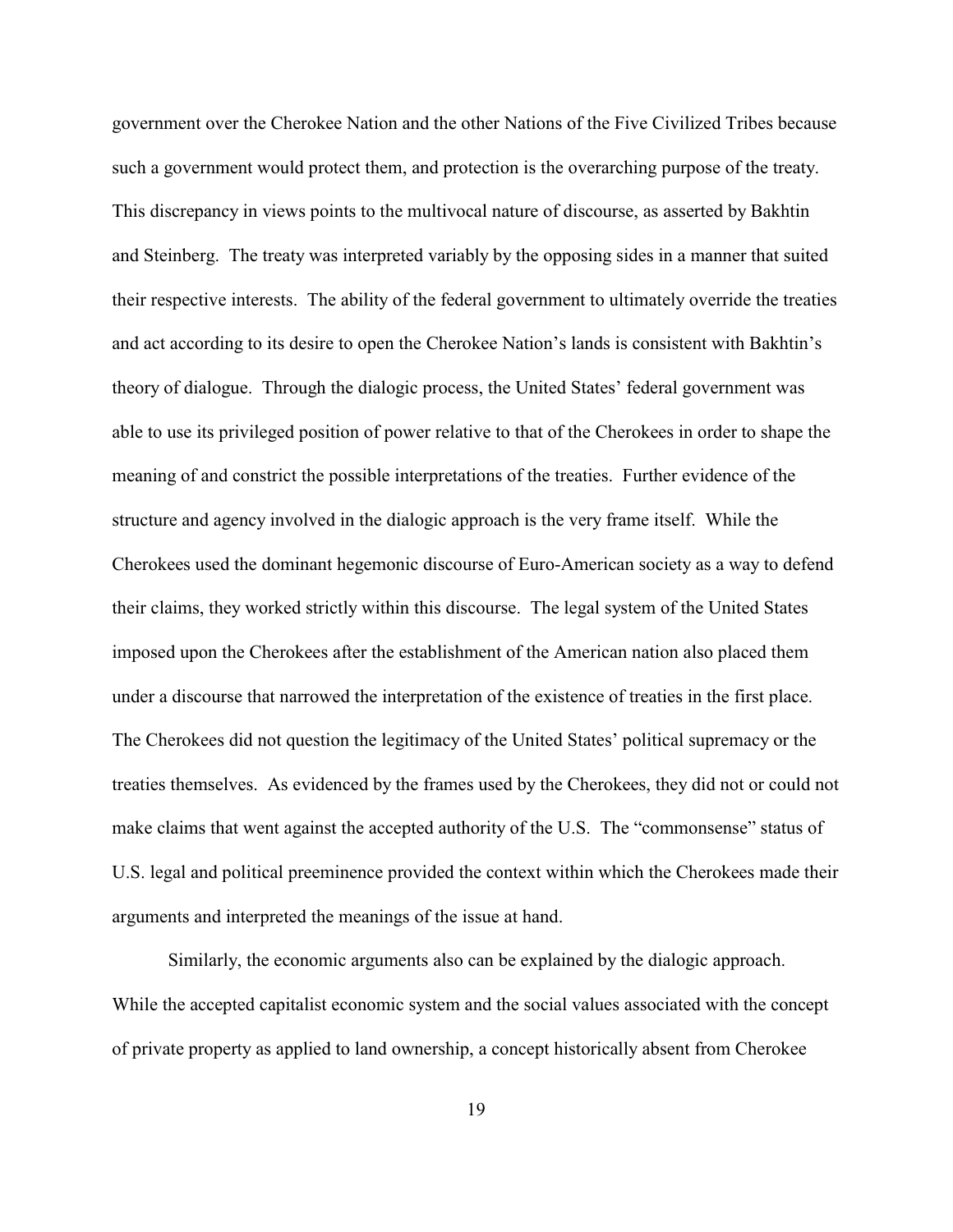culture and economic systems, provided the means by which the Cherokees could frame their interpretation of their claims to the land. This accepted system also prevented the Cherokees from questioning the economic hegemony of the United States. The Cherokees incorporated the Euro-American meaning of private property into their understandings of their rights to the land. Furthermore, the acceptance of the Eurocentric model of appropriate economic and land development by the Cherokees is evident. Although certain factions of the Cherokee Nation maintained their traditional means of farming and understandings of land ownership, the government of the Nation had incorporated the Euro-American model of farming and the drive for profit off of the land. Arguments that questioned the primacy of capitalism or private, as opposed to communal, ownership of land did not come up. The Cherokees worked within the accepted discourse as they questioned the actions of the U.S government. Unlike other American Indian movements that asserted a spiritual privilege over the land and denied the legitimacy of the United States to exist in the first place, such as did actors of the Ghost Dance Movements (Abele 1994: 6-7), the Cherokees appropriated their frames from within the hegemonic discourse shaped by Euro-America. They also did not point to the interpretation held among other Indian Nations, both at that time and in later, more contemporary times, that the United States illegally stole the entire land contained within the United States. Although the Cherokees certainly framed the dispute, they did so not by questioning the legitimacy of the entire hegemonic structure, but by resisting small fragments from within the discourse in order to make their claims.

National interest frames were directed at the United States' desire to maintain and defend its resources and national sovereignty in an international community. The Cherokees drew on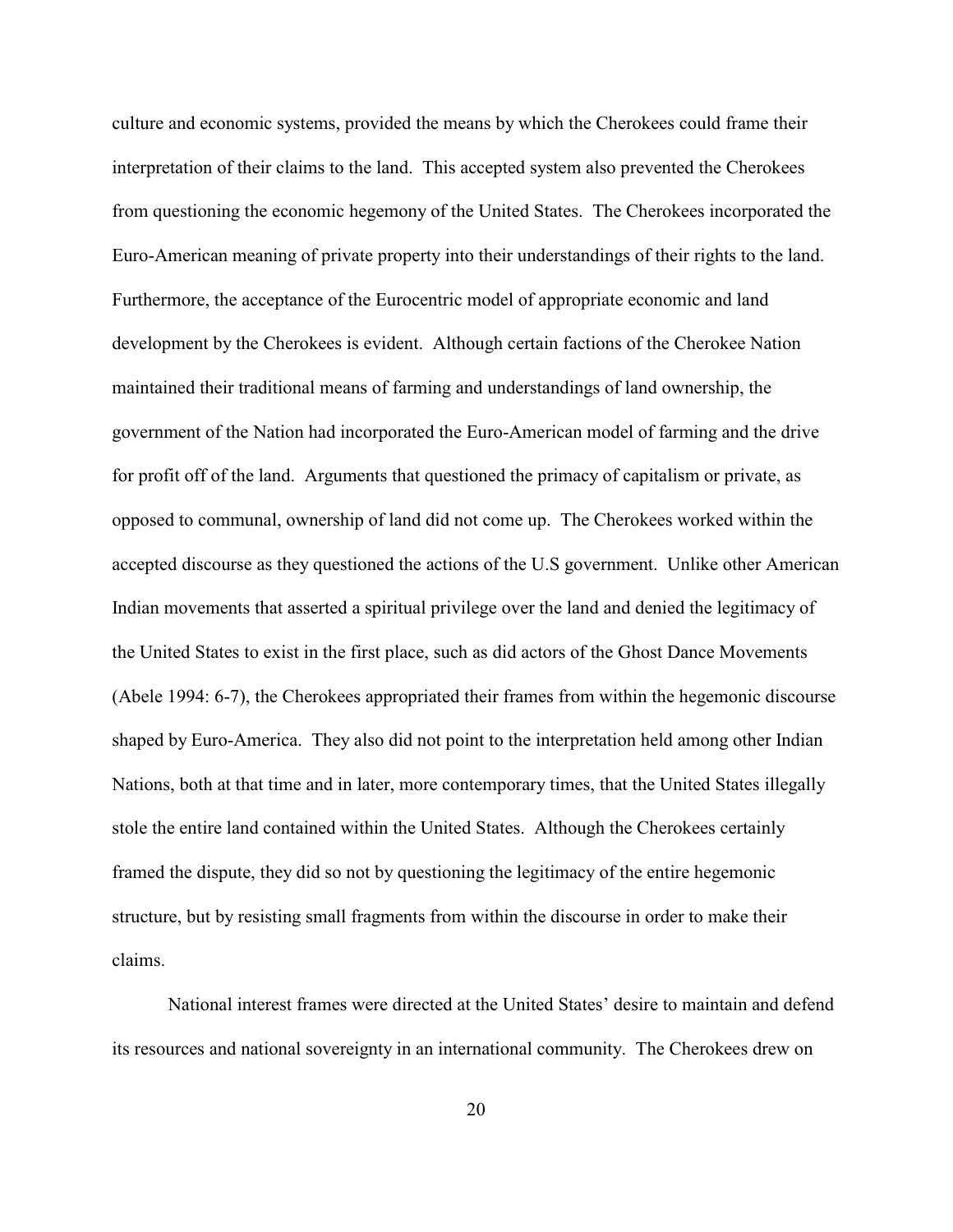the potential fear that foreigners could instill in Americans. This fear provided the means by which the Cherokees could attempt to nullify the arguments made by the foreign railroad bondholders in their attempts to convince Congress of turning Indian Territory into the state of Oklahoma. Again, like the legal and economic frames used by the Cherokees, in utilizing the nation interest frames, they did not question the existence of the United States as a nation. They worked within the discourse that interprets the United States as a legitimate entity in order to prevent a territorial or state government. Within the dominant discourse, the Cherokees drew upon meanings of national security interests in order to attempt to manipulate the interpretation of the threat that foreign bondholders could present. The Cherokees possessed agency in that they could attempt to create these meanings, but they were constrained by the dominant structure of the hegemonic discourse that legitimized the existence of the United States and its federal government in the first place.

The frames used by the Cherokee Nation that focus on the issues of human suffering provide an additional example of the role of structure and agency as asserted by Steinberg's dialogic approach in shaping the anti-territorial government arguments. While the Cherokees did attempt to resist the claims by the opposition that a territorial government would protect and be in the best interests of the Cherokees, the framing of their arguments was structured by the dominant discourse which shaped the understanding of the nature of the relationship between the American Indians and the United States. The Cherokees, although they referenced the loss and suffering they experienced during their westward removal and that they expected to experience if a territorial or state government was put in place over them, they did not attach any evident blame or moral connotations to these past and potential future events. Any accusations of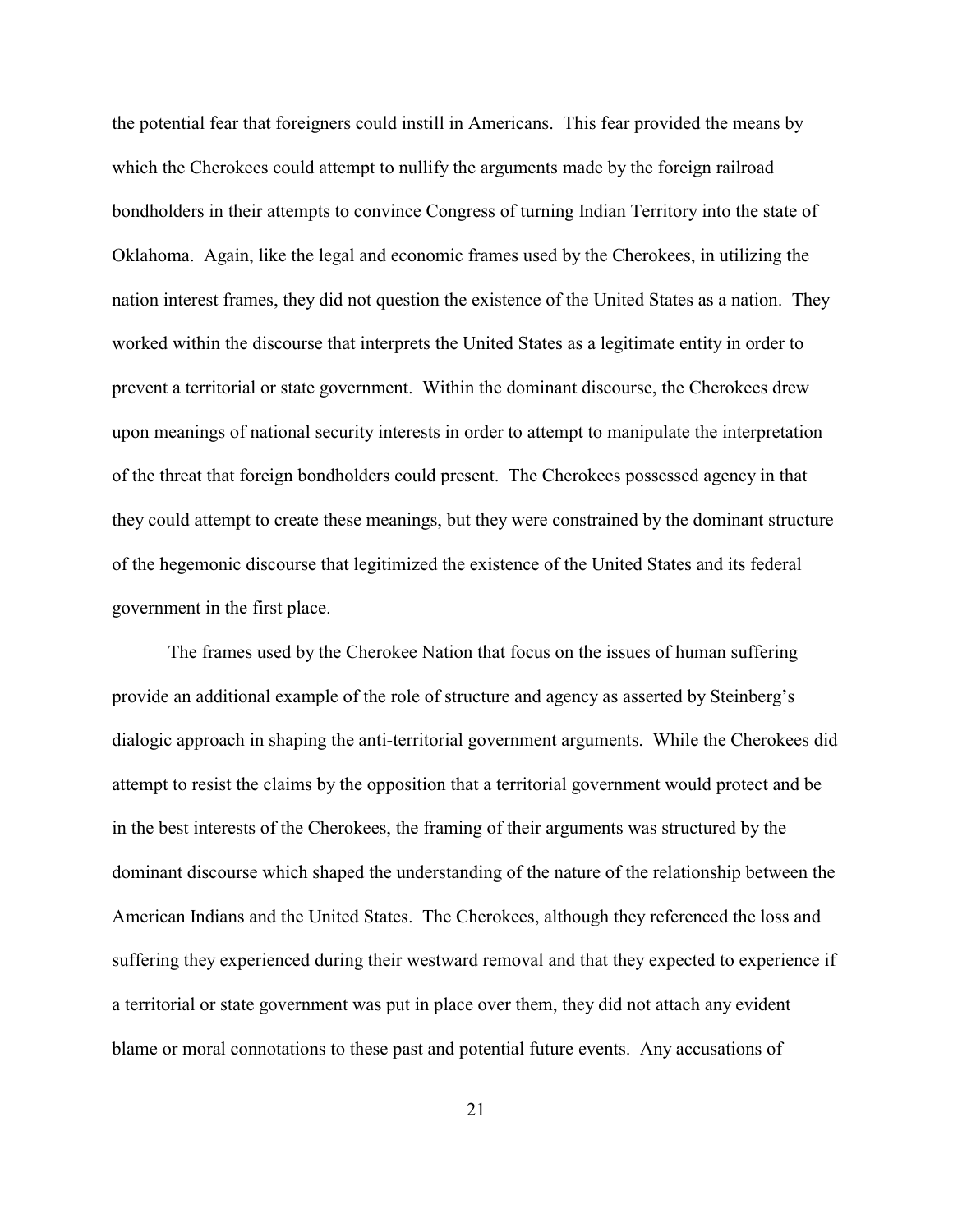genocidal acts performed by the U.S. are absent from the Cherokees' arguments. Today, the forced removal of American Indians from their lands is routinely interpreted by American Indian activists as genocidal in nature, as opposed to the interpretation among Euro-Americans that all of the interactions between the two groups were simply military in nature and the result of warfare. The idea that the United States legitimately exists because it won a war in a fair and justifiable manner is not questioned by the Cherokees in this earlier time period. They may point to past and possible future suffering, but they do not connect the moral failings of the U.S. to this suffering. Thus, the Cherokees are actively resisting the usurpation of their lands and governing system by the federal government through their ability to draw upon commonly held values associated with the iniquity of human suffering. However, they are operating within a discourse that validates the methods by which Indian nations were contained, killed, and removed from their homelands, and, in the end, this hegemonic discourse fundamentally shapes and some might say weakens the arguments made by the early American Indian activists.

Finally, the frames that contained racial connotations, like the four previously mentioned, point to the constrained, yet resistant nature of the choices of frames utilized by the Cherokee Nation in 1876. The dominant hegemonic racial discourse of the time in the U.S. asserted the supremacy of the white race. American Indians were largely viewed as inferior and uncivilized. In order to prove themselves worthy of equal status, American Indian nations and individuals had to prove it through their adoption of Euro-American culture and worldviews and a simultaneous expulsion of their unique Indian ways of understanding the world. To do this, the Cherokees drew on the ways in which they were perceived by whites. They argued that they deserved the land because they did try to become "white". They had adopted many Euro-American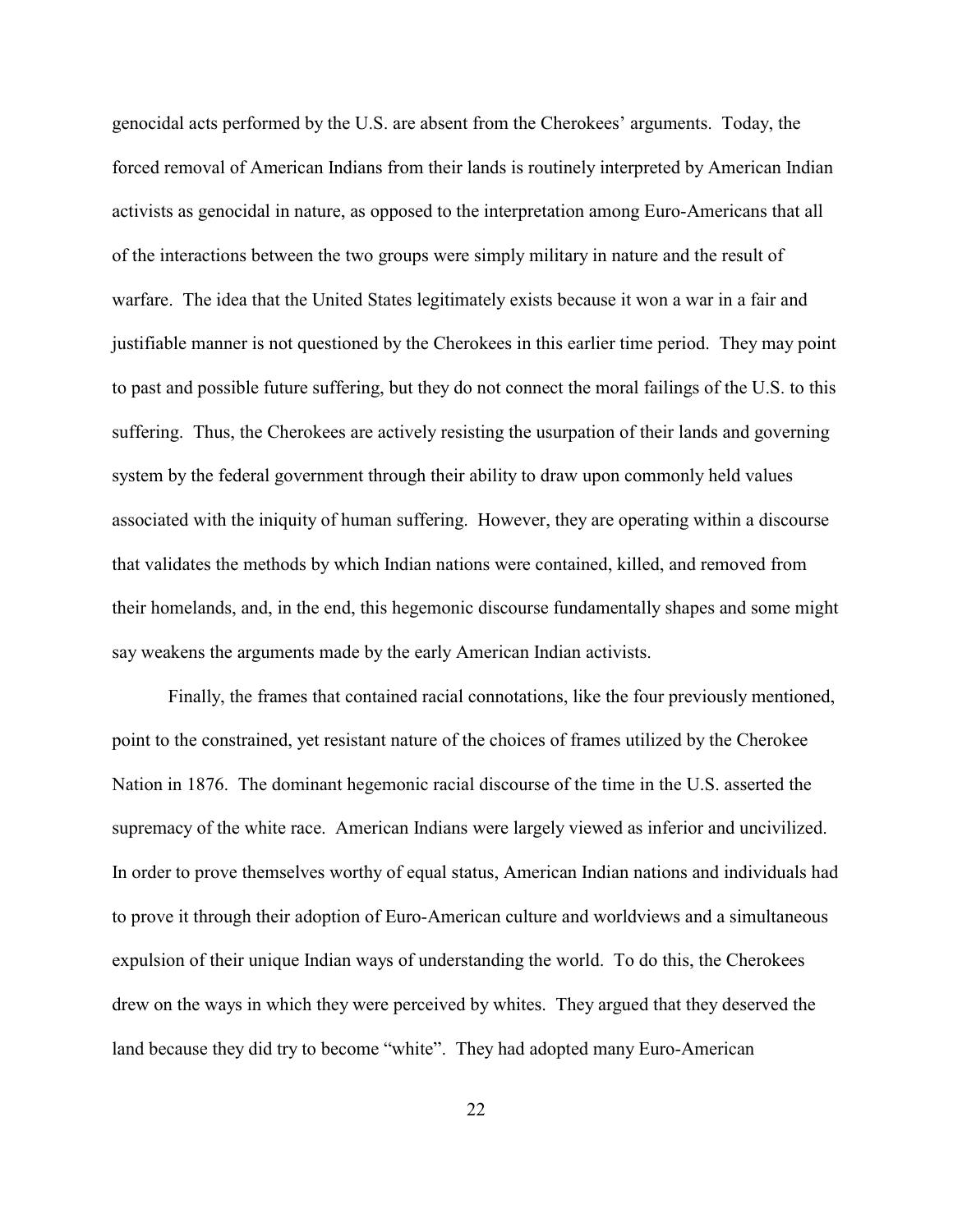institutions and cultural norms. They also attempted to convince white Americans that they were equal to whites. Absent from their arguments was a direct attack on the racial order of the United States. Not only did the Cherokees not question the division of Europeans and indigenous peoples into two opposing races, they also failed to call into question the self-proclaimed superiority of the white race and their culture as a whole. The hegemonic racial codes interpreted whites and their ways of living and understanding as inherently superior. The Cherokees were working within that interpretation to appeal to the white power-holders within the federal government to convince Congress of the Cherokees' deservingness of the control of the Indian Territory based upon the accepted racial assumptions of the time and place. Steinberg argues that the framing process is illustrative of Bakhtin's concept of dialogue in that the less powerful groups must work within the hegemonic discourse in their attempts at resisting the powerful group's interpretations of reality (1999). The Cherokees did resist the opposition's claims that they were incompetent and uncivilized because of their racial status, but did so by accepting the racial organization of American society that placed all indigenous groups into a socially constructed, inferior racial category. The Cherokees did this while simultaneously accepting that the white race is the model that all other groups must strive to match.

In opposing the Cherokees, the federal government and railroad companies used counterframes that directly contrasted with those of the Cherokees. In addition to the aforementioned dispute over the meanings contained within the two treaty agreements between the United States and the Cherokee Nation, the pro-territorial/state government arguments attempted to close down the available interpretations of the privileges and rights of both the Cherokees' and Euro-Americans.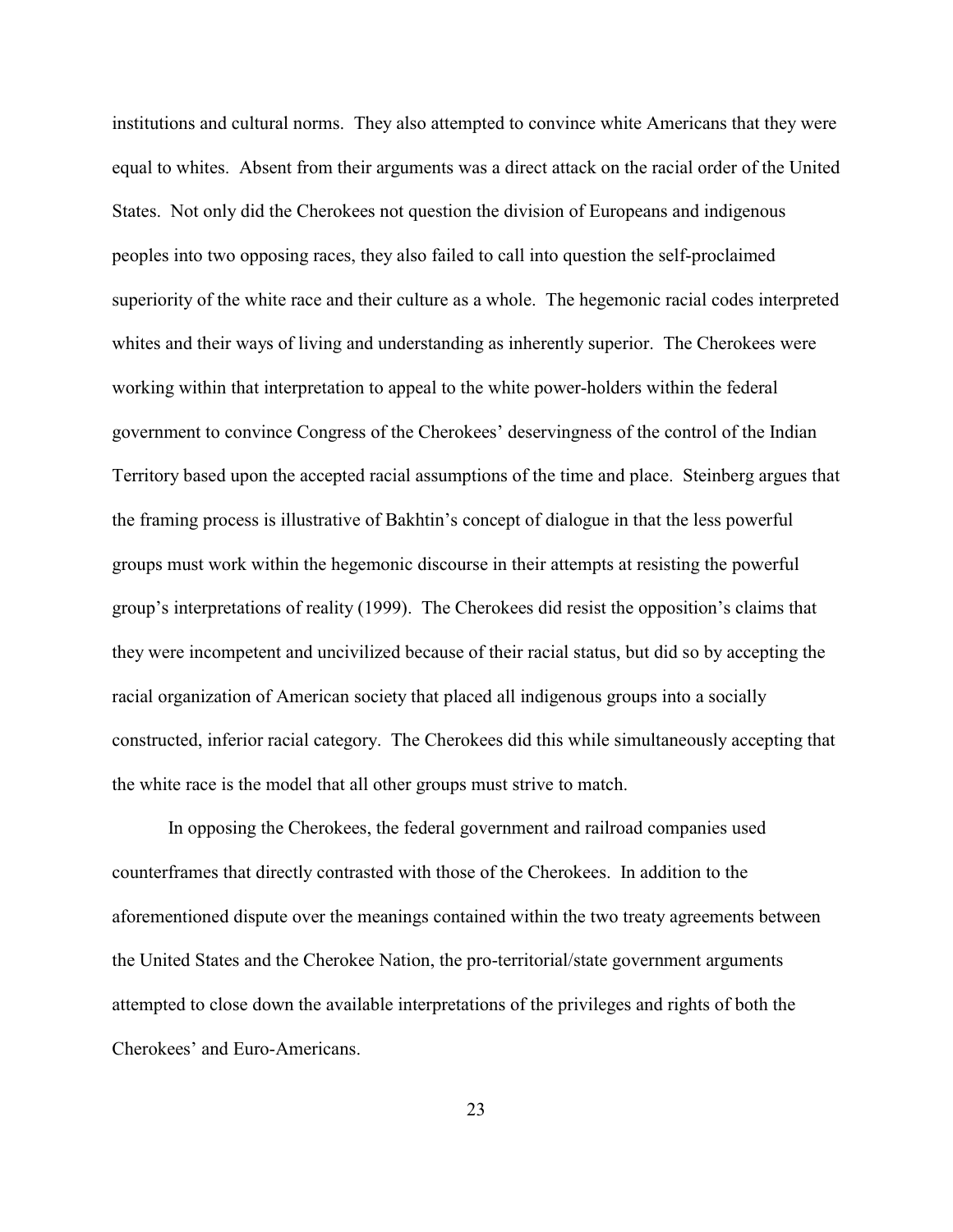Within their claims regarding the wants and needs of the Cherokee people, United States politicians and railroad lobbyists sought to create and maintain a discourse through which any claims on behalf of the Cherokee Nation could be understood. Continually, pro-territorial/state government individuals claimed that the Cherokees did not want nor could they possibly be capable of maintaining the land and political privilege of the Indian Territory. Despite the fact that the Cherokee Nation declared and had been doing otherwise, these individuals used the economic and political power available to them to deny the Cherokees' claims and assert a different understanding. Steinberg (1999) argues that, through dialogue, opposing groups struggle with each other to shape the dominant discourse and limit the possible interpretations of reality. This dialogue is made evident by the opposing arguments that address the racial differences between the Cherokees and white Americans. The very nature of the Cherokees, as a people, was defined by these white elites. It was understood throughout the conflict between the Cherokee Nation and the United States over the Indian Territory that the Cherokees were part of an inferior race; whether culturally or biologically, it did not matter. The hegemonic discourse surrounding the racial order of American society at this time placed American Indians in a substandard location relative to that of white Americans. Despite the fact that the Cherokees protested, the hegemonic racial structure was available for use by the powerful white elites so that their ends could be attained. Both sides of the argument sought to enforce an understanding, through their framing strategies, of the meanings of racial differences between whites and American Indians. However, the nature of the power differential between these two opposing groups enabled the white elites of the federal government and railroad industry to impose a limited understanding of the political, economic, and racial spheres of American society, within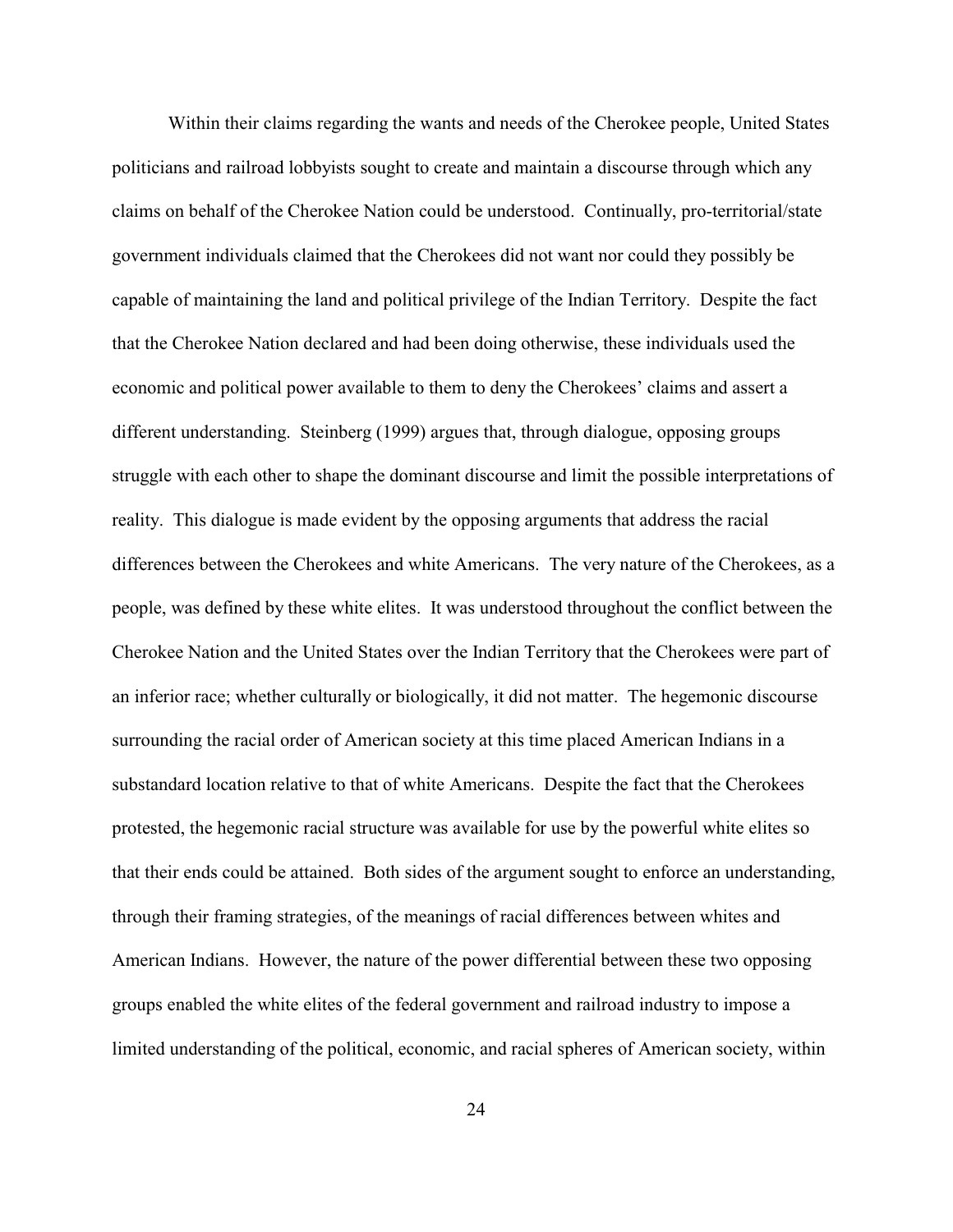which the Cherokees were forced to seek opportunities for resonant arguments.

The United States federal government and the railroad industries had significant economic and political interests in the Indian Territory. Through their use of frames with racial connotations, they were able to negate or ignore the demands of the Cherokee Nation and the contractual obligation of the treaty. The evident favor the pro-territorial/state government groups placed on the interests of white Americans and corporations over that of the Cherokees suggests the extent to which the federal government and railroad corporations were able to narrow the interpretation of ownership rights to the land of the Indian Territory. Opening up the land to white citizens and industry was more important and relevant to the situation at hand than the treaty-guaranteed rights of the Cherokee Nation and the other four Civilized Tribes. Steinberg (1999) points to the importance of power and resources in the outcomes of social movements and dialogue between an empowered and a disempowered group. Evidence of the role of power and resources is offered by the case of the Cherokee Nation's attempts to prevent a territorial and state government in their treaty-secured lands. By enforcing the dominant understanding of the racial order and the relative privileges of American Indians and white Americans through the framing of their arguments, the federal government was able to eventually break the treaty contract, open up the Cherokee Nation's lands to railroads and white settlers, and create the state of Oklahoma.

# **CONCLUSION**

The frames used by the Cherokees during 1876 in their attempts to secure the Indian Territory were shaped by both structure and agency. The Cherokees needed to operate within the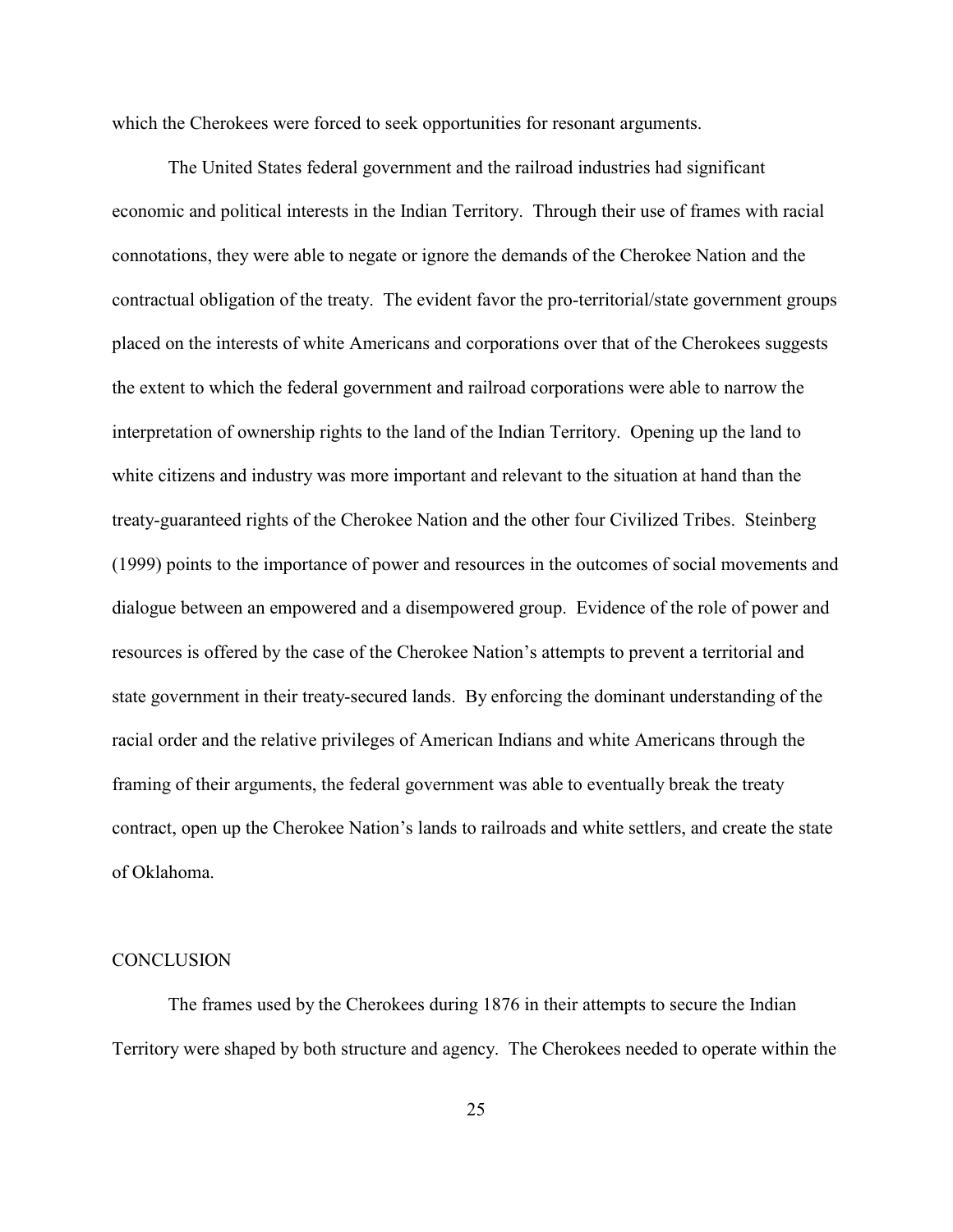structured discourse asserted by dominant American society. However, they were able to use that structured discourse to assert their own voice and make attempts to resist the loss of the Indian Territory. While the Cherokees sought to maintain their sovereignty and landholdings through the framing strategies they used, they accepted and helped preserve the very hegemonic structure that placed their land and sovereign status at risk.

Steinberg's dialogic approach and his incorporation of the ideas of Bourdieu, Bakhtin, and Gramsci further elucidate these dynamics in the framing efforts of the Cherokees. The arguments made by the Cherokees reflected their acceptance of components of the dominant discourse. Taken for granted was the legitimacy of the United States to have power over the lives, both past and future, of not only the Cherokee Nation, but also of any indigenous group residing within the land that became the United States. Through a monopoly of power over the creation and definition of property rights and racial hierarchies the United States continued the legitimacy of their powerful status. Discourse is multivocal, and as contentious groups struggle to obtain control over the shaping and creation of meanings, the power-holders in society use their privileged position to have the upper hand in creating a dominant discourse. It is evident that the Cherokees were able to actively defend their claims, but they did so within a broader discourse that precluded any radical attacks on the accepted authority of the United States' federal government. The fact that the Cherokees lost their land and sovereignty over the Indian Territory and the United States was able to override the dictates of the treaty, demonstrates the Cherokee Nation's limited power of both interpretation and execution of their interpretation of both reality and the mandates of the treaty. The federal government and the white corporate interests clearly utilized their powerful positions in their successful attempts at shaping the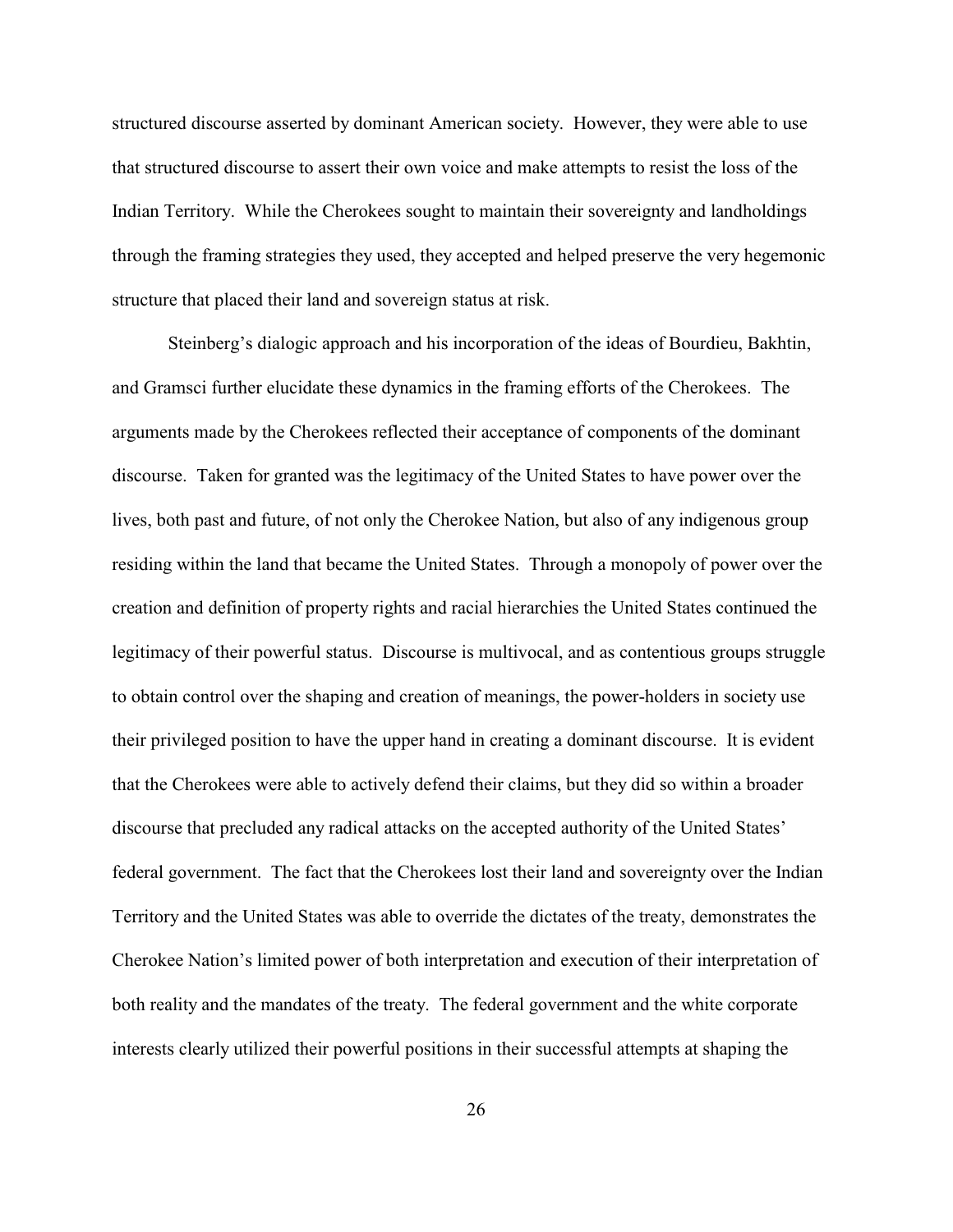dominant discourse that ultimately legitimized the creation of the state of Oklahoma. Speaking of the nineteenth century English cotton spinners, Steinberg concludes, "Their defeats are a cogent reminder that success in collective action frequently hinges on material resources and access to the legitimate forces of repression, and that these two talk louder than word in the battle to determine who has the final say." Like these cotton spinners, the Cherokee Nation failed to obtain their desired collective goals. The framing and counterframing used by the Cherokees and the federal government, respectively, demonstrate the importance of power in shaping dominant discourses through which meaning is derived and understood.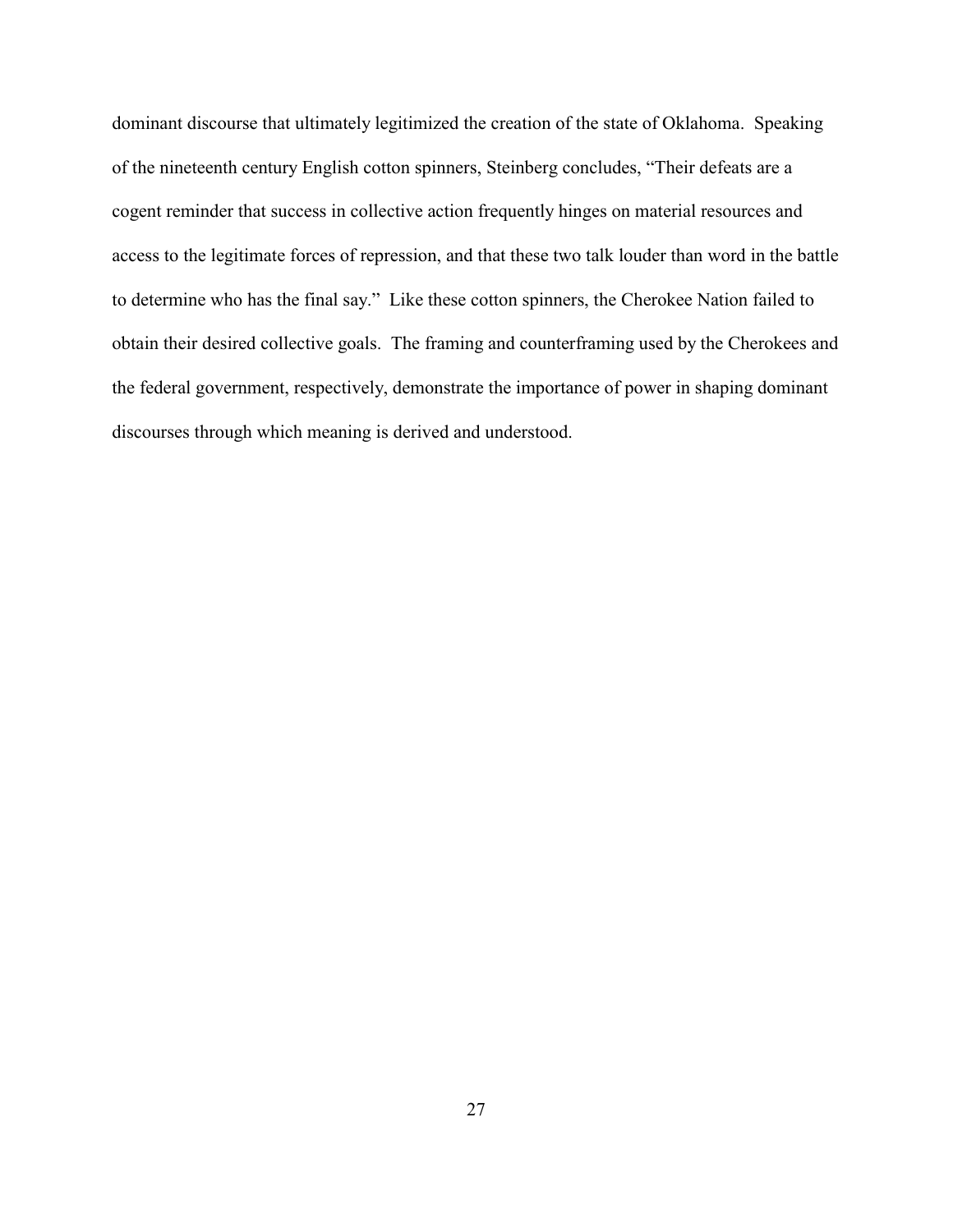Abele, Frances. "Activism." Pp. 1-28 in *Native America: Portrait of the Peoples.* Duane Champagne ed. Detroit: Visible Ink Press.

Applen, Allen G. 1971. "An Attempted Indian State Government: The Okmulgee Constitution in Indian Territory." *Kansas Quarterly*, 3:89-99.

Benford, Robert D. 1987. *Framing Activity, Meaning, and Social Movement Participation: The Nuclear Disarmament Movement.* PhD thesis. University of Texas, Austin, 297 pp.

Benford, Robert D., David A. Snow. 2000. "Framing Processes and Social Movements: An Overview and Assessment." *Annual Review of Sociology* 26: 611-639.

Canby, Jr., William C. 1998. *American Indian Law in a Nutshell*. St. Paul, MN: West Group.

*Cherokee Advocate*. March 3, 1876.

*Cherokee Advocate*. April 8, 1876.

*Cherokee Advocate*. April 29, 1876.

*Cherokee Advocate.* June 24, 1987.

*Chicago Daily Tribune.* December, 6, 1876.

*Chicago Daily Tribune*. January 21. 1876.

Conboy, Martin. 2002. *The Press and Popular Culture*. London: Sage Publications.

*Congressional Reports*. March 24, 1876.

Dale, Edward Everett and Morris L. Wardell. 1948. *History of Oklahoma.* New York: Prentice Hall.

Debo, Angie. 1940. *And Still the Waters Run*. Princeton: Princeton University Press.

Gibson, Arrell M. 1965. *Oklahoma: A History of Five Centuries*. Norman, OK: Harlow Publishing Corporation.